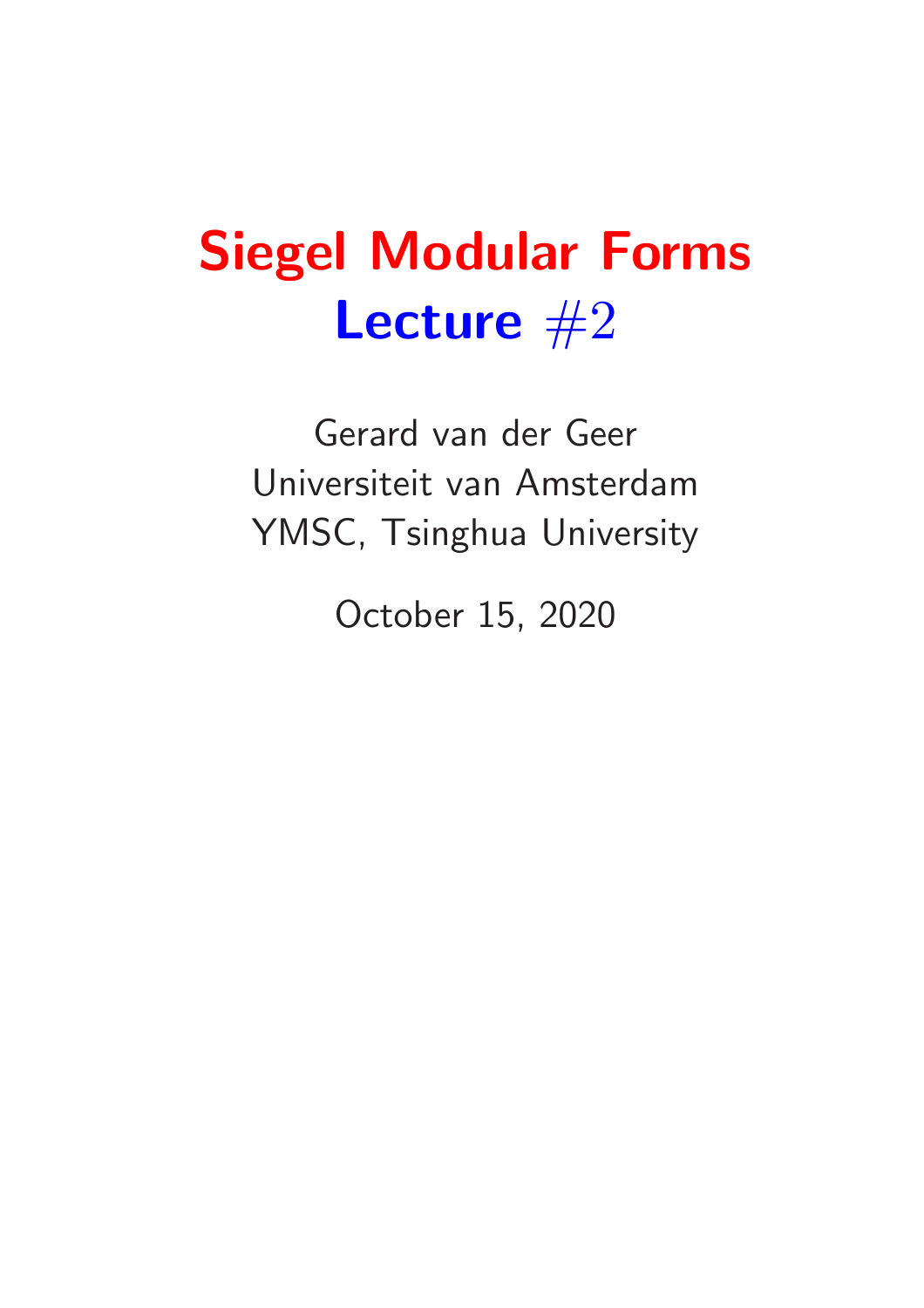# Fixed Points

 $\text{Sp}(2g,\mathbf{R})$  acts transitively on  $\mathcal{H}_q$ . Suppose  $\gamma \in \Gamma_q$  acts with a fixed point  $\tau$ . With  $\alpha \in \mathrm{Sp}(2g,\mathbf{R})$  with  $\alpha(\tau) = i_q$  we see

$$
\alpha \gamma \alpha^{-1} = \begin{pmatrix} a & b \\ -b & a \end{pmatrix} \in K = U_g
$$

Diagonalize to get a diagonal matrix diag( $\zeta_1, \ldots, \zeta_g, \zeta_1^{-1}, \ldots, \zeta_g^{-1}$ ).

**Lemma 1.** If  $\gamma \in \Gamma_q$  has order m in  $\Gamma_g/\langle \pm 1\rangle$  then  $\exists\;\zeta_j\in{\bf C}^*$  with  $\zeta_j^m=1$  such that action on tangent space at  $\tau \in \mathcal{H}_q$  is (in suitable coordinates) by

$$
t_{ij}\mapsto \zeta_i\zeta_j t_{ij}
$$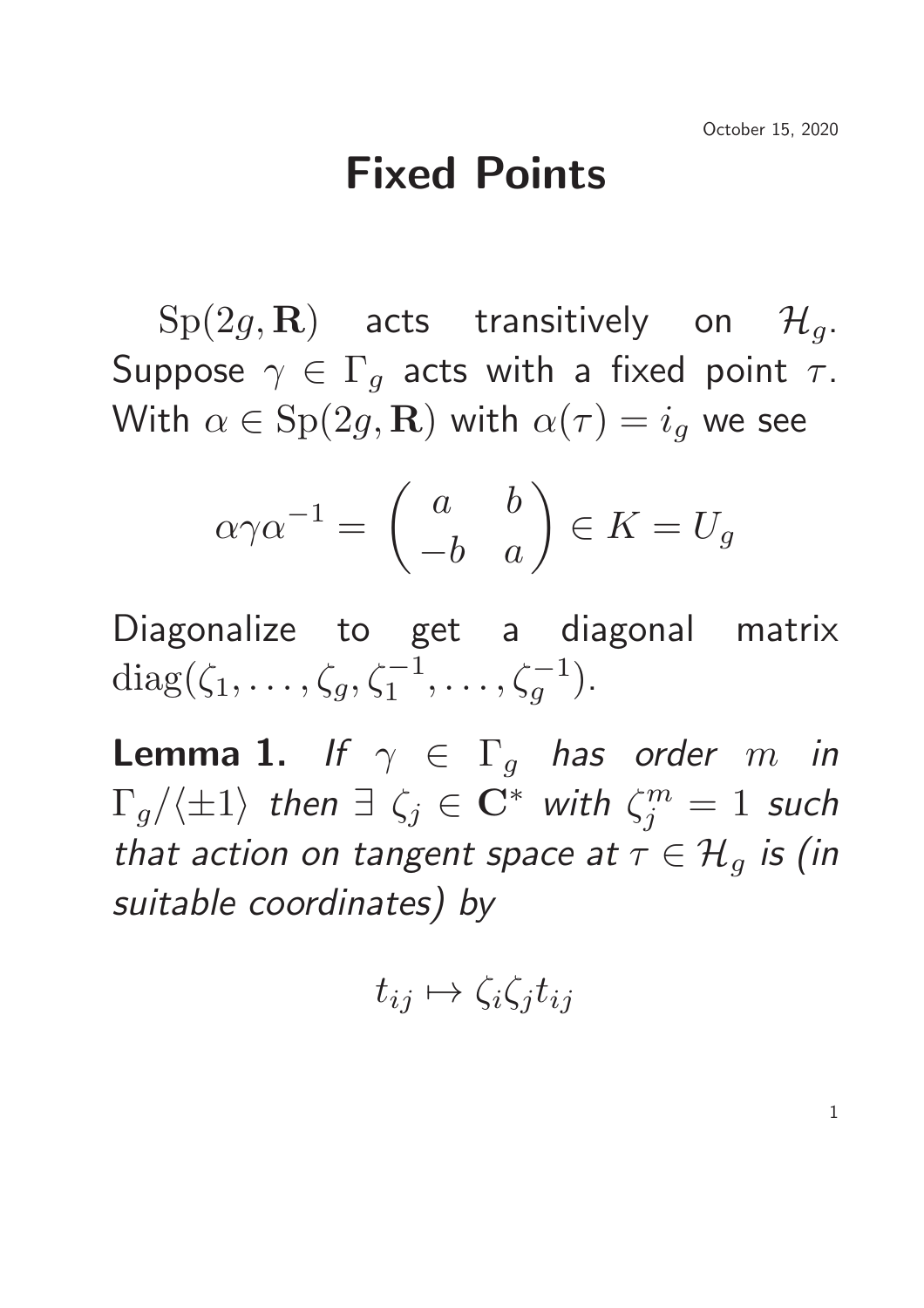Corollary 1. The codimension of the locus of fixed points (for  $\Gamma_q/\langle\pm\rangle$ )

$$
S_g = \{ \tau \in \mathcal{H}_g : I_\tau \neq \{\mathrm{Id}\} \}
$$

is  $g - 1$  for  $g \geq 2$ .

*Proof.* The characteristic polynomial of  $\gamma \in$  $I<sub>\tau</sub>$  has rational coefficients, so all conjugates occur. Hence at least  $g-1$  products  $\zeta_i\zeta_j$  are not 1. Note that  $\mathcal{H}_{g-1}\times\mathcal{H}_1$  has codim  $g-1$ . Q.e.d.

For  $g = 1$  we saw two fixed points. For  $g = 2$ Gottschling determined the fixed points of  $PSp(4, Z)$ . We find a stratification with 14 strata: two surfaces  $(\tau_{12} = 0)$  and  $(\tau_{11} =$  $\tau_{22}$ ), their intersections, some other curves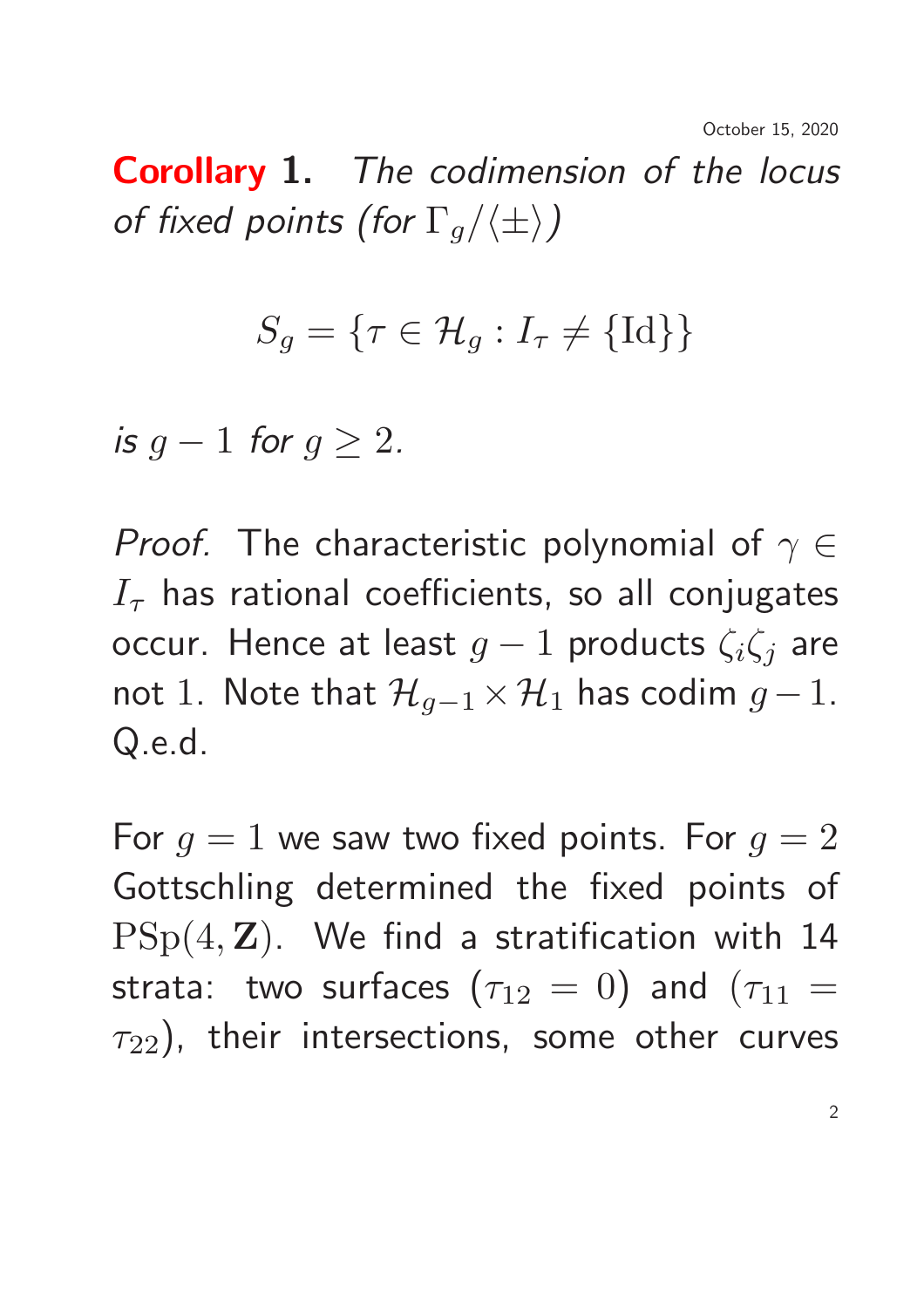like

$$
\left\{ \begin{pmatrix} z & 0 \\ 0 & \tau \end{pmatrix} : \tau \in \mathcal{H}_1 \right\} \quad \text{with } z = \rho \text{ or } z = i
$$

and their intersection points.

Lemma 2. The congruence subgroup

$$
\Gamma_g[n] = \{ \gamma \in \Gamma_g : \gamma \equiv 1(\bmod n) \}
$$

acts freely for  $n \geq 3$ .

*Proof.* Say  $\gamma$  fixes  $\tau$ . The characteristic roots are

 $\zeta = 1 + n\zeta'$   $n\zeta'$  alg. integer

May raise to power so that order is a prime  $p$ . Then

$$
\zeta^p = 1 = (1 + n\zeta')^p
$$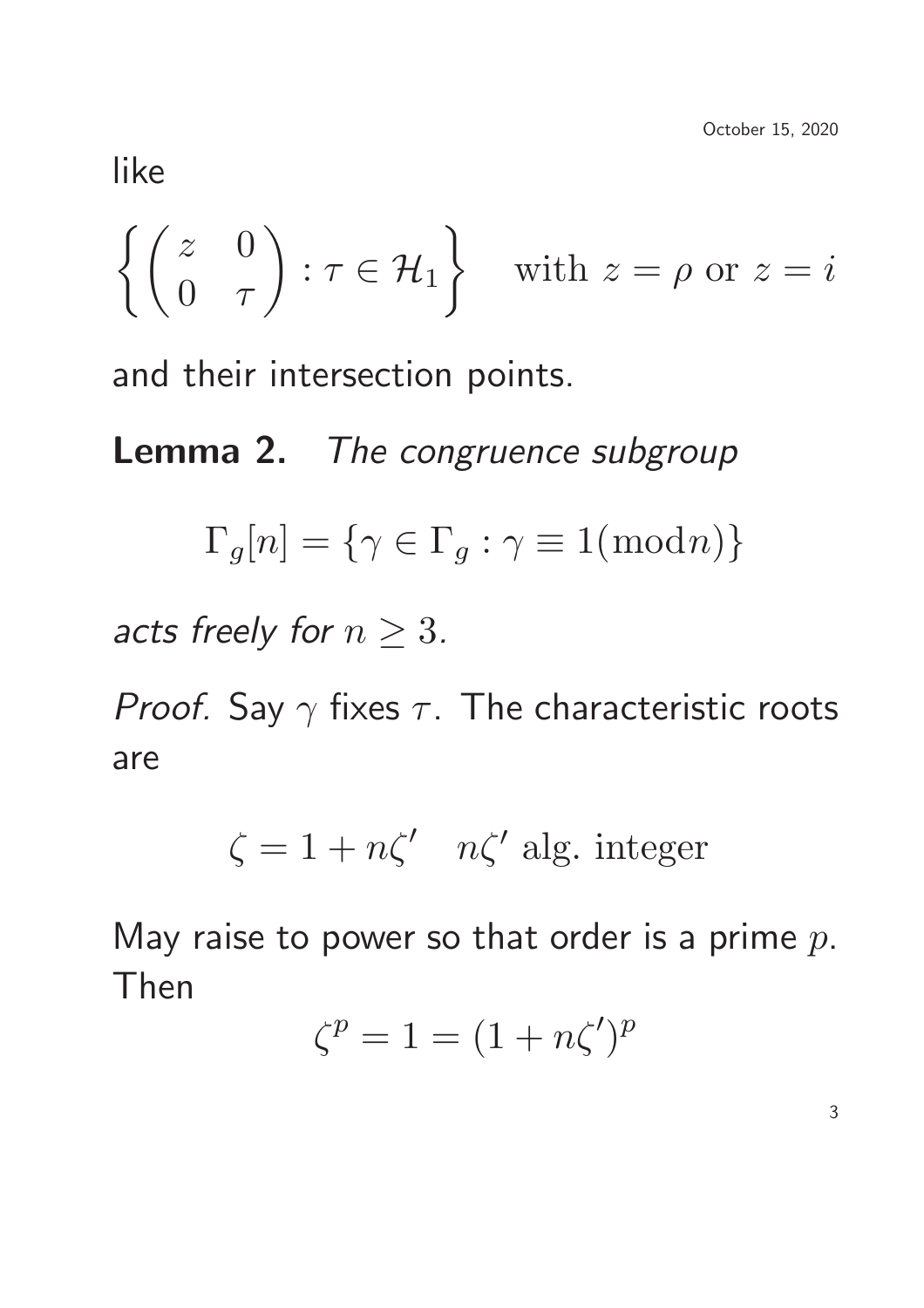that is

$$
(n\zeta')^{p-1} + p(n\zeta')^{p-2} + \dots + p = 0
$$

hence  $\mathrm{Norm}(n\zeta')$  divides  $p$ , hence  $n^{p-1}$ divides  $p$ , hence  $p = 2$ , and  $n = 2$ , a contradiction. Q.e.d.

The index of  $\Gamma_q[n]$  in  $\Gamma_q$  is

$$
n^{g(2g+1)} \prod_{p|n} \prod_{j=1}^{g} (1 - p^{-2j})
$$

The quotient

$$
\Gamma_g \backslash \mathcal{H}_g
$$

is an orbifold, a global quotient under a finite group of the manifold  $\Gamma_g[n]\backslash \mathcal{H}_g$  for  $n\geq 3$ .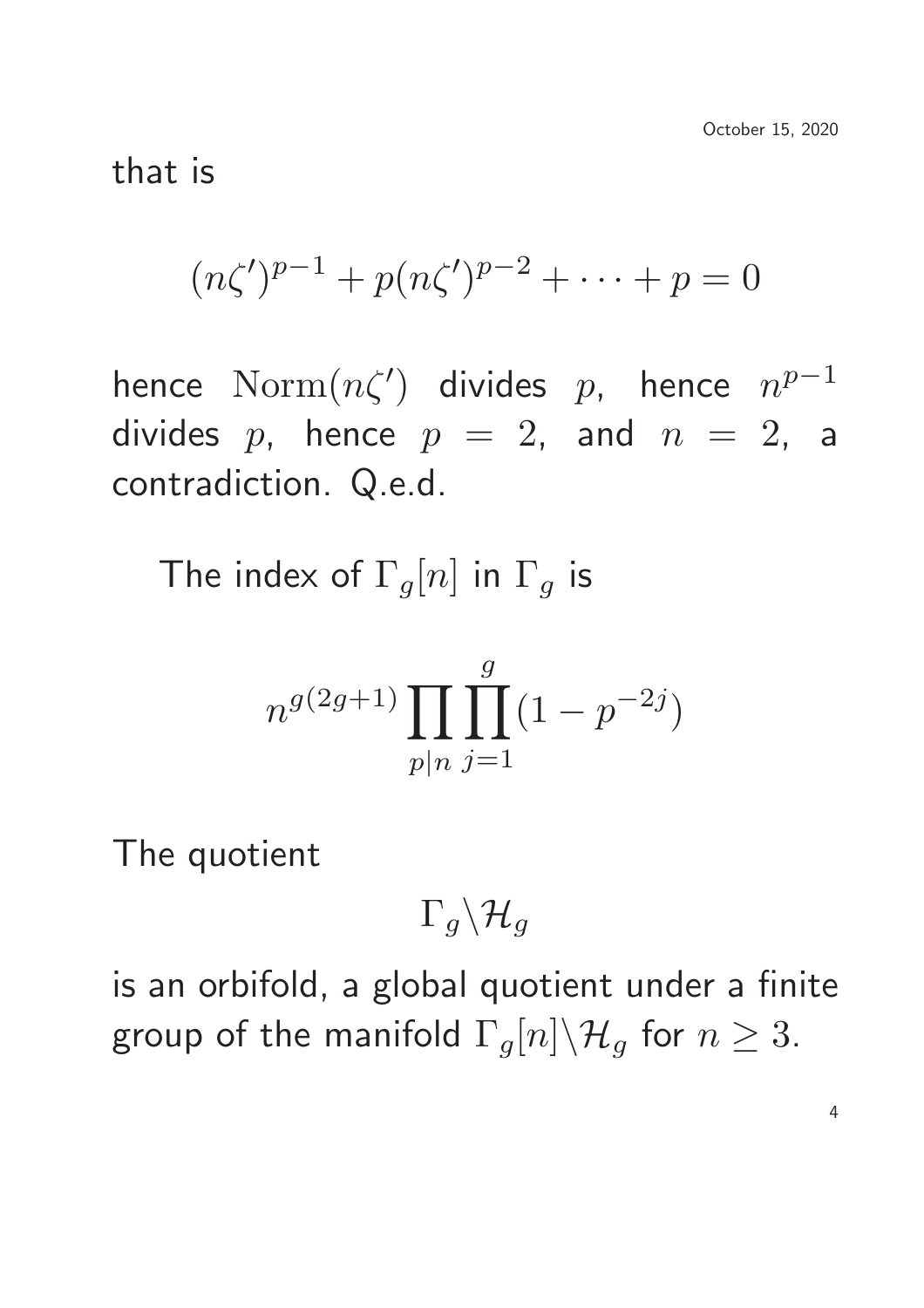This orbifold is a moduli space, namely of complex principally polarized abelian varieties, that is, of complex tori  $V/\Lambda$  with  $V$  a C-vector space of dim  $g$  together with a hermitian metric  $H$  on  $V$  such  $\text{Im}(H)$  is integral and unimodular on  $\Lambda$ .

A non-degenerate hermitian form  $H$  on a complex vector space determines and is determined by an alternating form  $E =$  $\text{Im}(H)$  such that

$$
H(z, w) = E(iz, w) + \sqrt{-1}E(z, w)
$$

with  $E$  satisfying

$$
E(iz, iw) = E(z, w),
$$
  

$$
E(iz, z) > 0 \text{ for } z \neq 0.
$$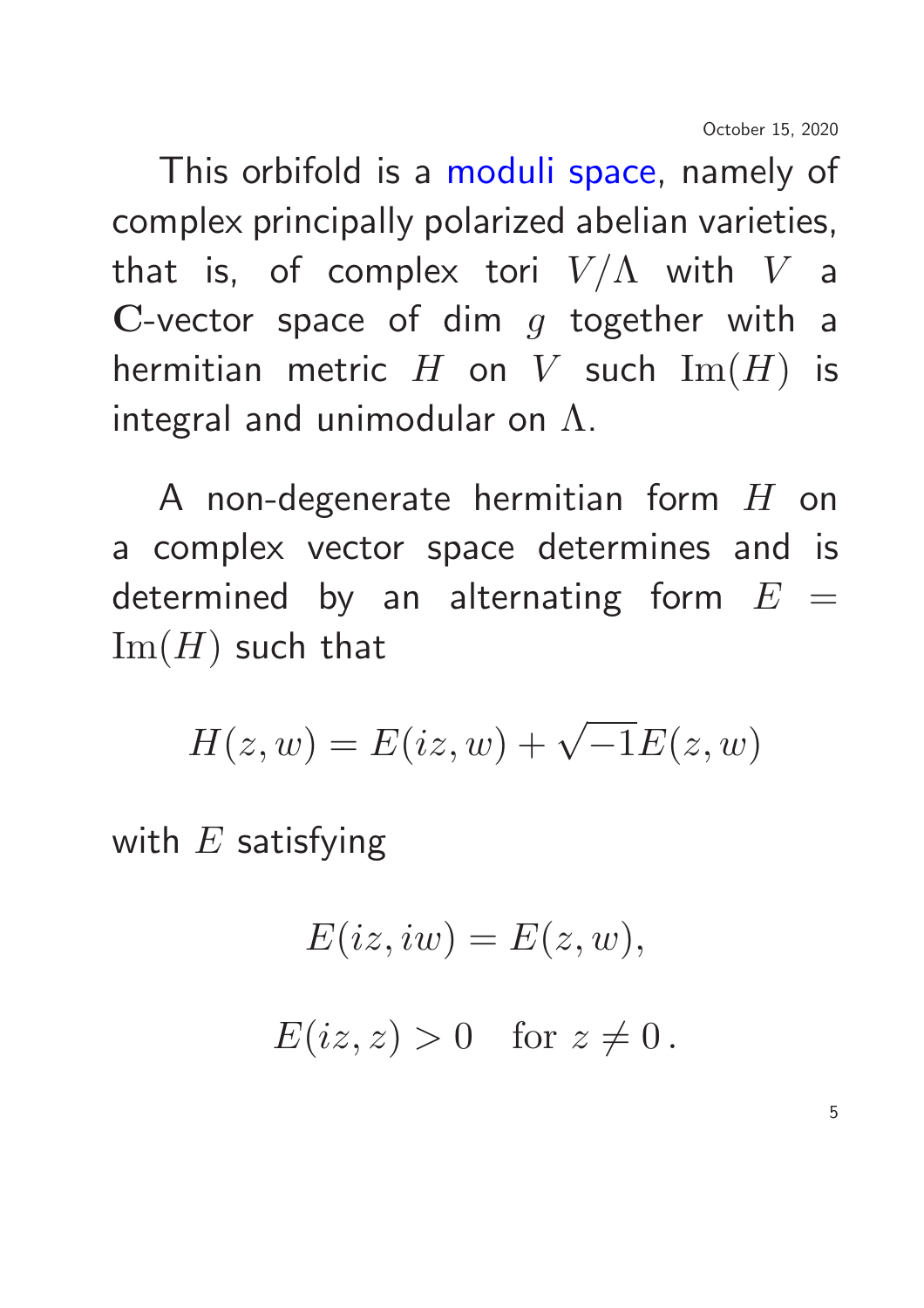To  $\tau \in \mathcal{H}_q$  we associate  $\mathbf{C}^g/\Lambda_\tau$  with  $\Lambda_\tau$  the lattice spanned by the columns of the  $g \times 2g$ matrix

$$
(\hspace{0.05cm} \tau \hspace{0.05cm} 1_g \hspace{0.05cm})
$$

Define the positive definite form

$$
H(z, w) = z'y^{-1}\overline{w}.
$$

For  $z = \tau m_1 + n_1$  and  $w = \tau m_2 + n_2$  we have

Im
$$
(H(z, w)) = m'_1 n_2 - n'_1 m_2
$$
.

So  $(\mathbf{C}^g/\Lambda_\tau), H)$  is a principally polarized complex abelian variety.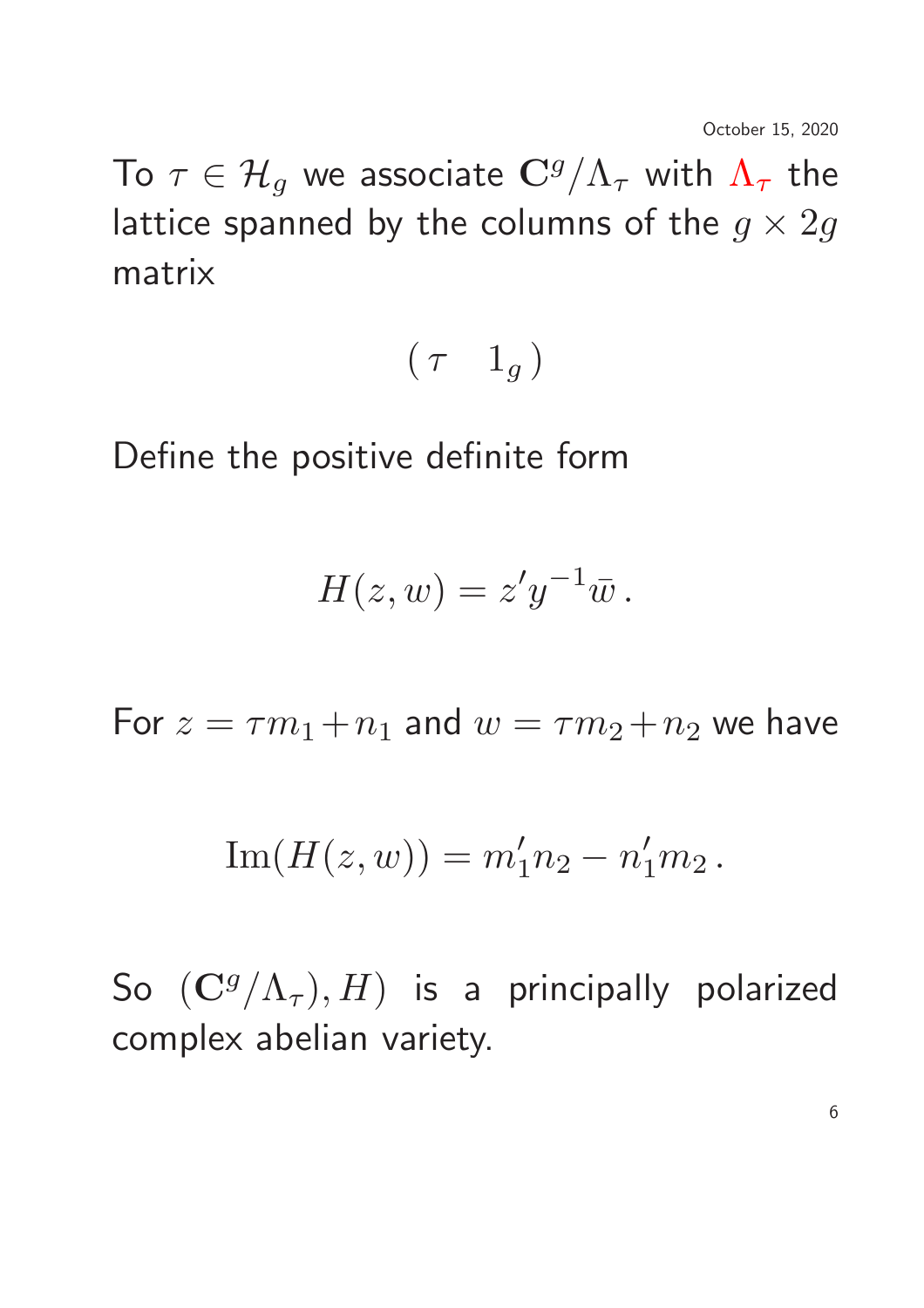Conversely, if  $(V, \Lambda, H)$  gives a p.p.a.v. of dim  $g$  then there exists a basis  $e_1, \ldots, e_g, f_1, \ldots, f_g$  of  $\Lambda$  such that  $H$  is given by

$$
J = \begin{pmatrix} 0 & 1_g \\ -1_g & 0 \end{pmatrix}
$$

Express this symplectic basis in a complex basis  $\eta_1, \ldots, \eta_g$ :

$$
\Omega = (\Omega_1 \quad \Omega_2) \quad g \times 2g \text{ matrix}
$$

such that

$$
e_i = \sum_j \Omega_{ji} \eta_j, \quad f_i = \sum_j \Omega_{j,g+i} \eta_j
$$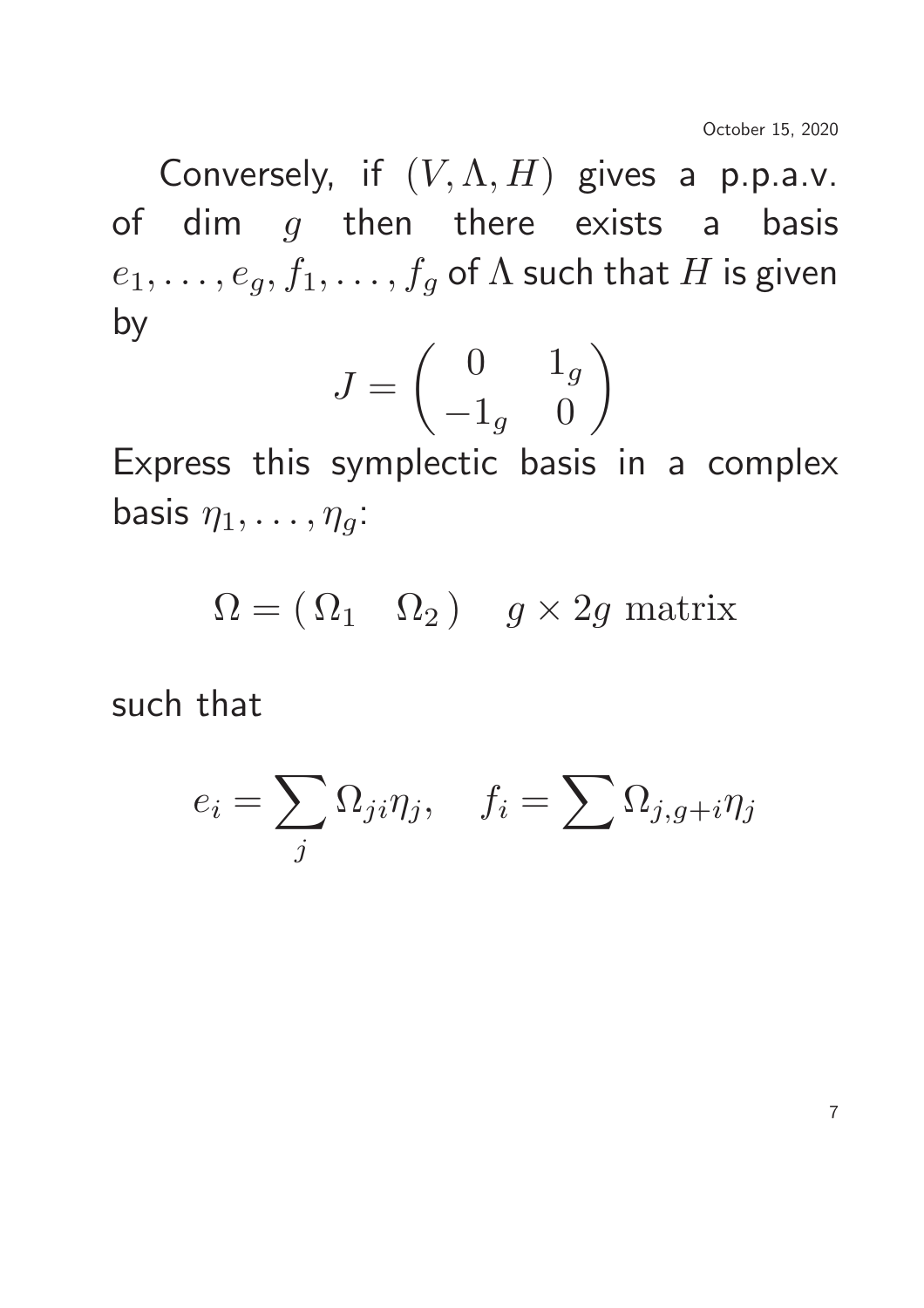# **Claim 1.**  $f_1, \ldots, f_g$  is a complex basis.

*Proof.*  $U = \langle f_1, \ldots, f_g \rangle_R$  the R-vector space. Then  $U \cap i(U)$  is a complex vector space on which H vanishes. Hence  $U \cap i(U) = (0)$ . Q.e.d.

So we can write  $\Omega = (\tau \t_1)^T$ . Note that  $H$  is determined by the values on the  $f$ -basis:

$$
H(z, w) = z' \text{Im}(\tau) \bar{w} .
$$

The equations

 $E(iz, iw) = E(z, w), \quad E(iz, z) > 0 \ (z \neq 0)$ 

give

$$
\tau' = \tau, \quad \text{Im}(\tau) > 0 \,.
$$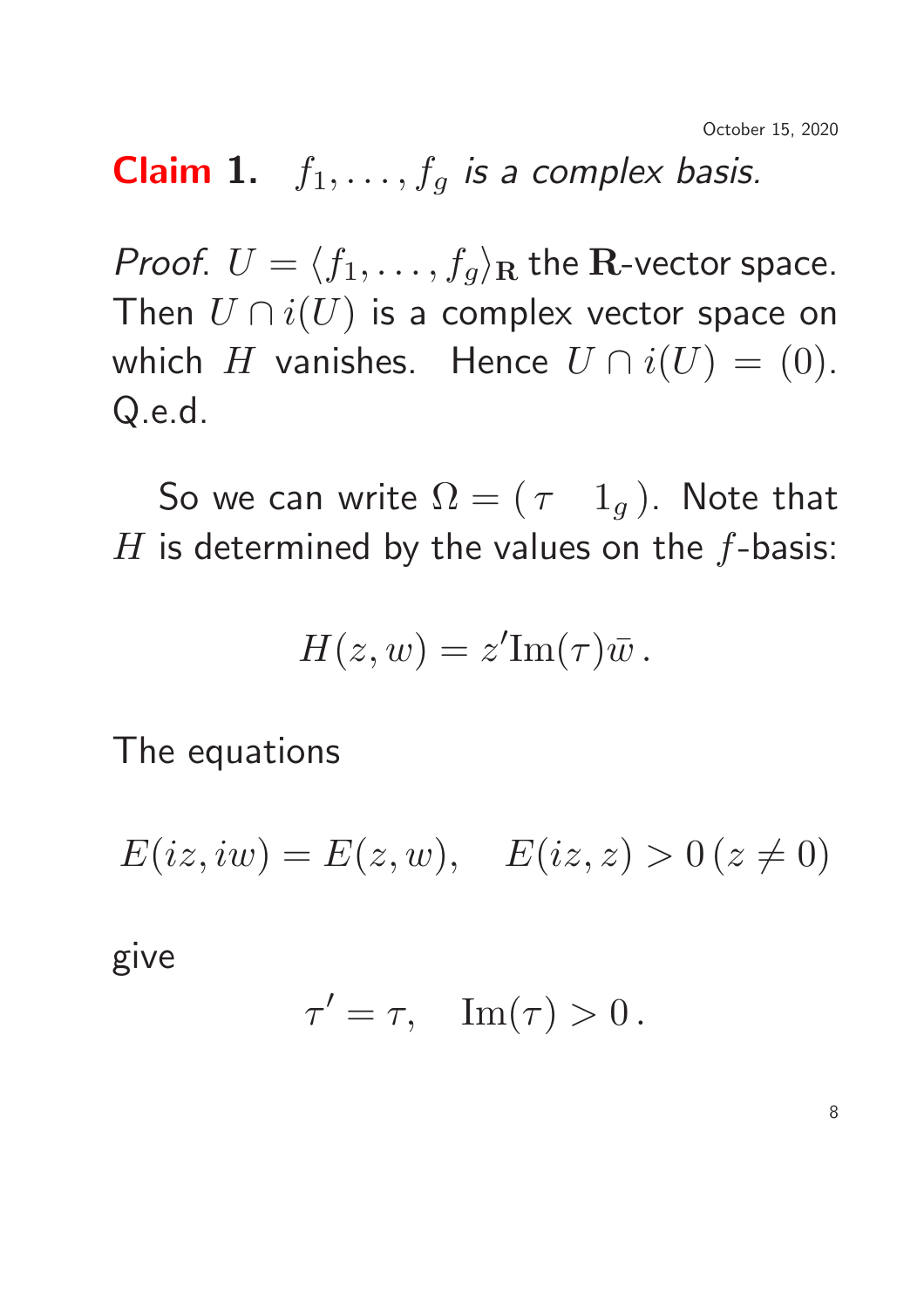But we chose a symplectic basis  $e_1, \ldots, e_g, f_1, \ldots, f_g$ . We can change the basis via  $\gamma = (a, b; c, d) \in \Gamma_g$ . Say we have a new basis  $\dot{e}_i, \dot{f}_i$  with

$$
\dot{e}_i = \sum a_{ij} e_j + \sum b_{ij} f_f
$$

$$
\dot{f}_i = \sum c_{ij} e_j + \sum d_{ij} f_f
$$

that is,  $\dot{e}_i$  is the  $i$ th row of  $a\tau+b$ ,  $\dot{f}_i$  is the ith row of  $c\tau + d$ . So the basis is given by the columns of

$$
(\,(a\tau+b)'\quad(c\tau+d)'\,)
$$

Changing by  $(c\tau + d)^{\prime - 1}$  gives a basis coming from

$$
((c\tau + d)^{r-1}(a\tau + b)^r \quad 1_g)
$$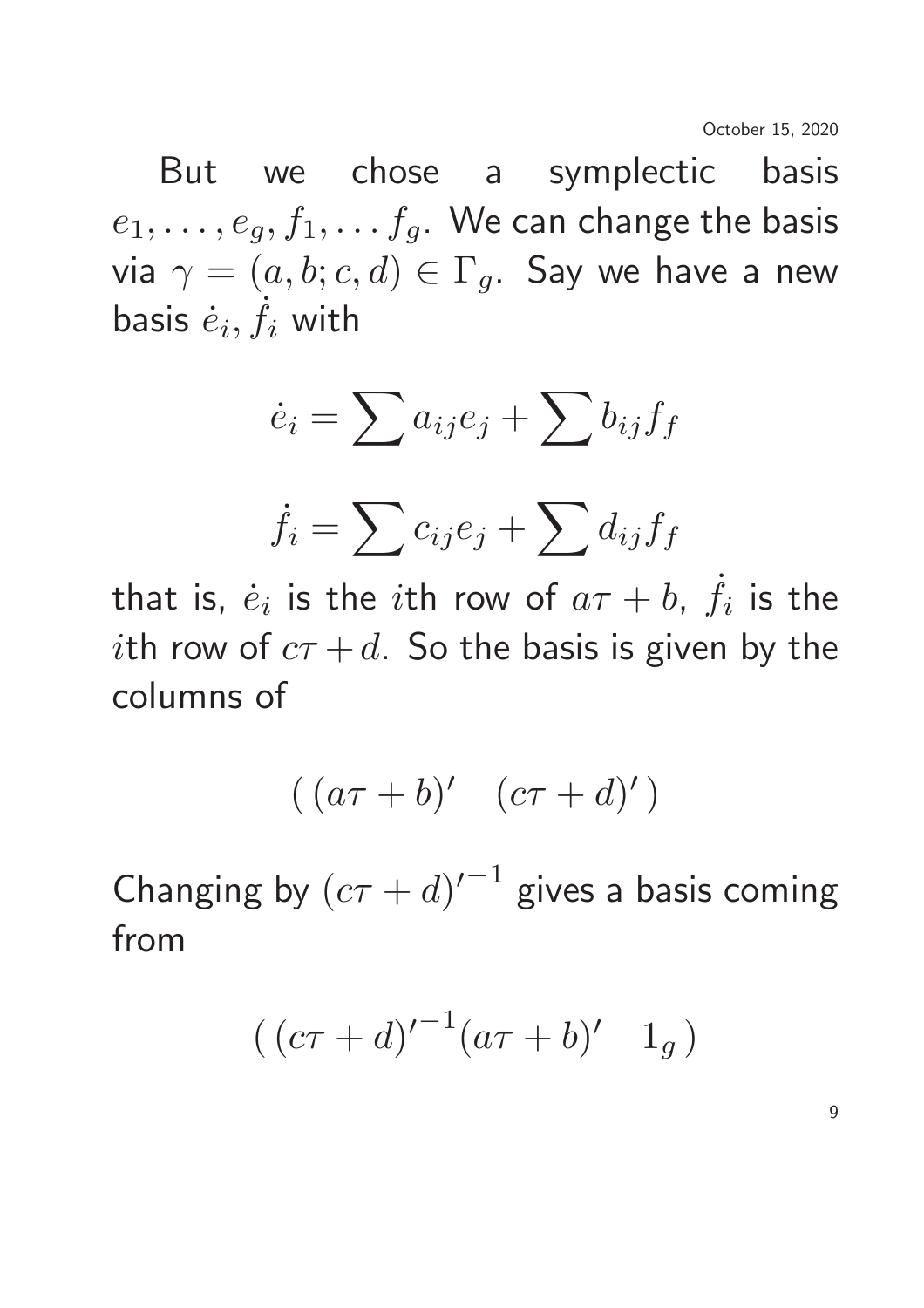which equals

$$
((a\tau + b)(c\tau + d)^{-1} \quad 1_g)
$$

**Proposition 1.** The points of  $\Gamma_q \backslash \mathcal{H}_q$ correspond  $1 - 1$  to isomorphism classes of complex p.p.a.v. of dim g.

Note that for  $p.p.a.v.$  X we have

$$
\#\mathrm{Aut}(X_{\tau})=\#\mathrm{Stab}_{\Gamma_g}(\tau)\,.
$$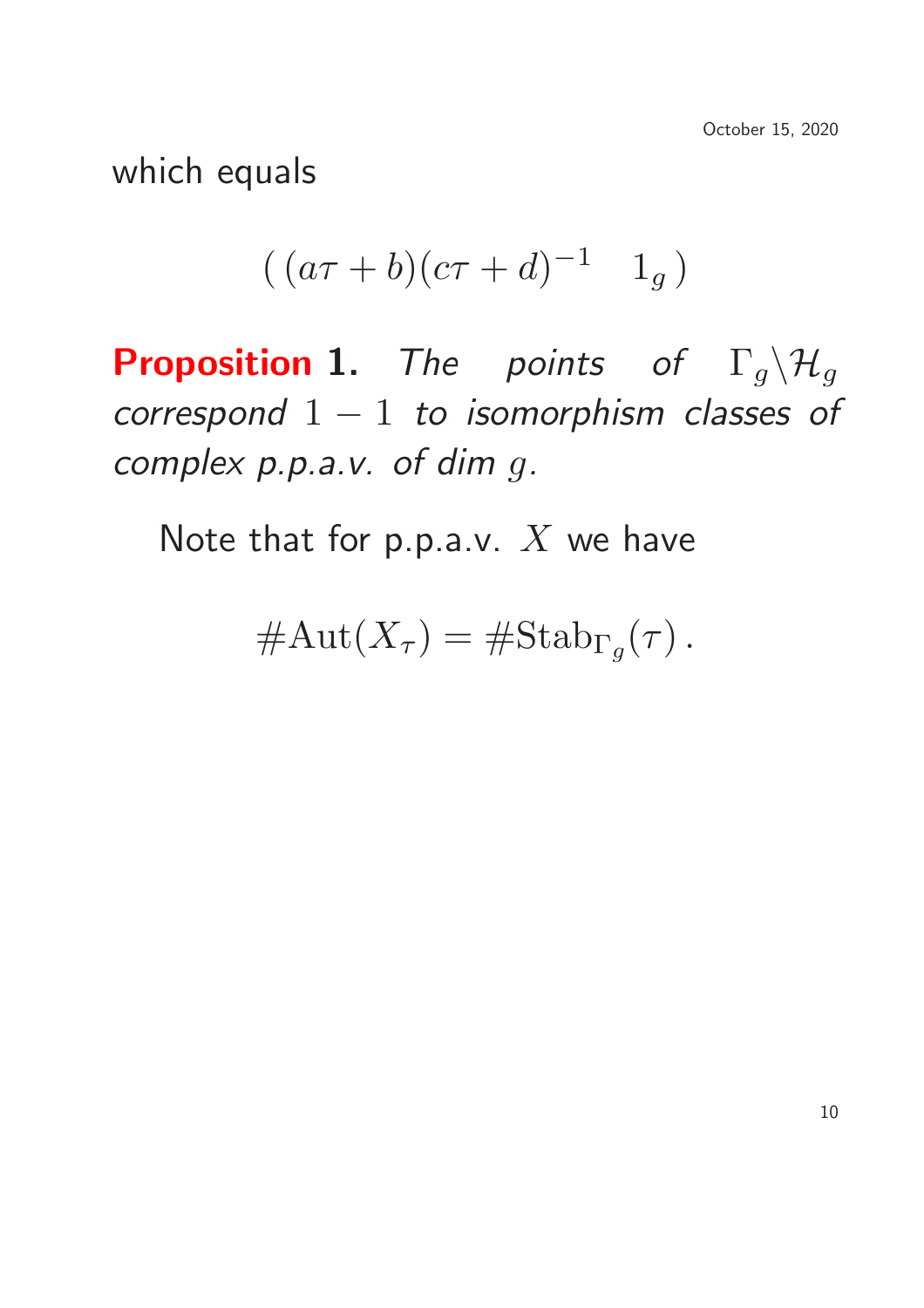### The paramodular groups

We mainly deal with  $\Gamma_g = \text{Sp}(2g, \mathbf{Z})$  to avoid technicalities.

Other groups of interest: take instead of  $J = (0, 1<sub>g</sub>, -1<sub>g</sub>, 0)$  the alternating matrix

$$
J_D = \begin{pmatrix} 0_g & D \\ -D & 0_g \end{pmatrix}
$$

with  $D = diag(d_1, \ldots, d_q)$  with  $d_i \in \mathbf{Z}_{\geq 1}$  and  $d_i|d_{i+1}$  for  $i=1,\ldots,g-1$ . Put

$$
\Gamma_D = \mathrm{Aut}(\mathbf{Z}^{2g}, J_D)
$$

It is called: paramodular group of type  $D$ .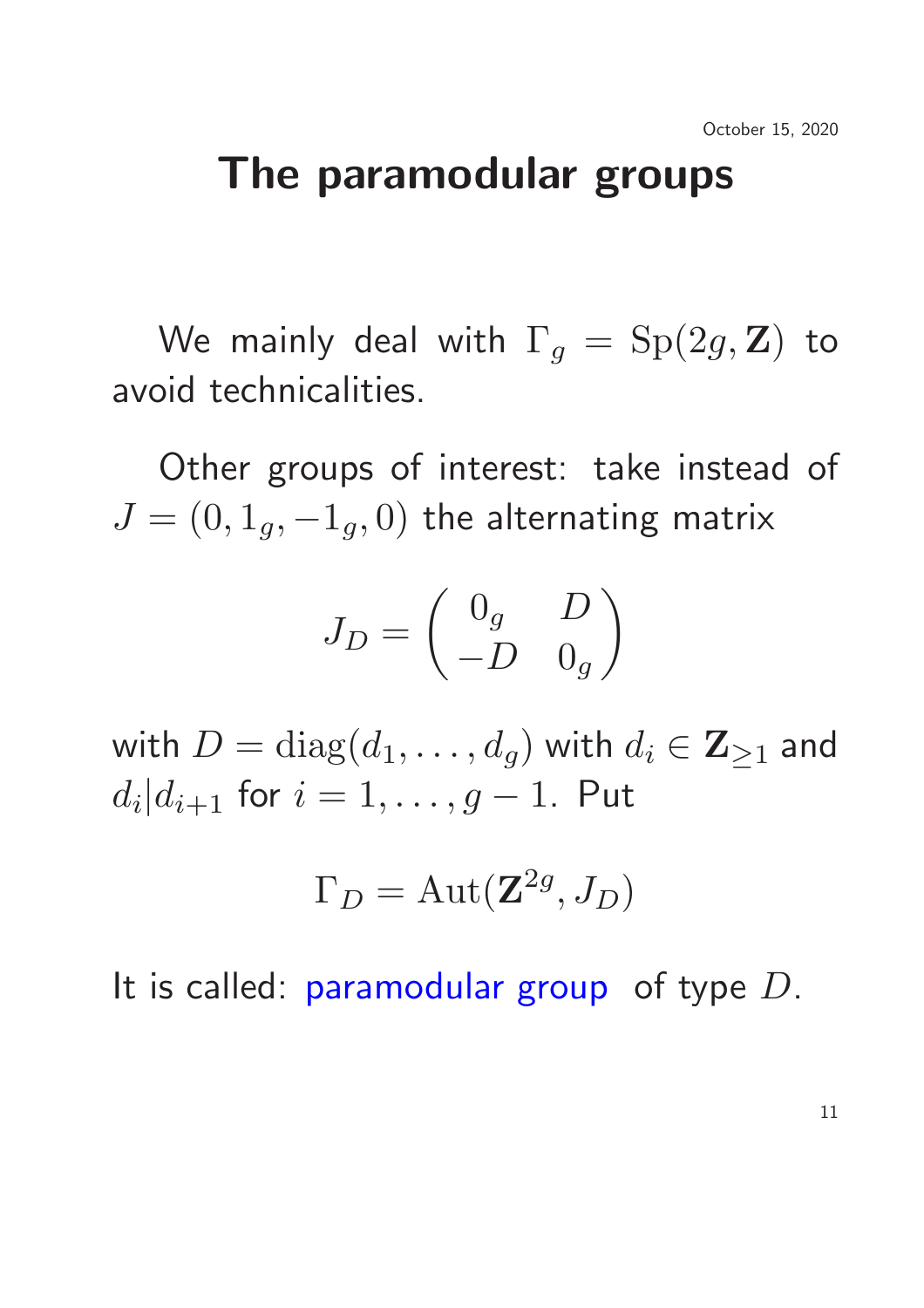The quotient  $\Gamma_D \backslash \mathcal{H}_g$  describes the moduli of complex abelian varieties with a polarization of type  $D$ .

For a fundamental domain take a finite index normal subgroup  $\Gamma$  in  $\Gamma_q \cap \Gamma_D$ . A fundamental domain for  $\Gamma$  is of the form  $\cup_i \gamma_i(\mathcal{F}_q)$  with  $\gamma_i$  representatives of  $\Gamma_q/\Gamma$ ; divide out action of  $\Gamma_D/\Gamma$ .

But we will stick mostly to  $\Gamma_q$ .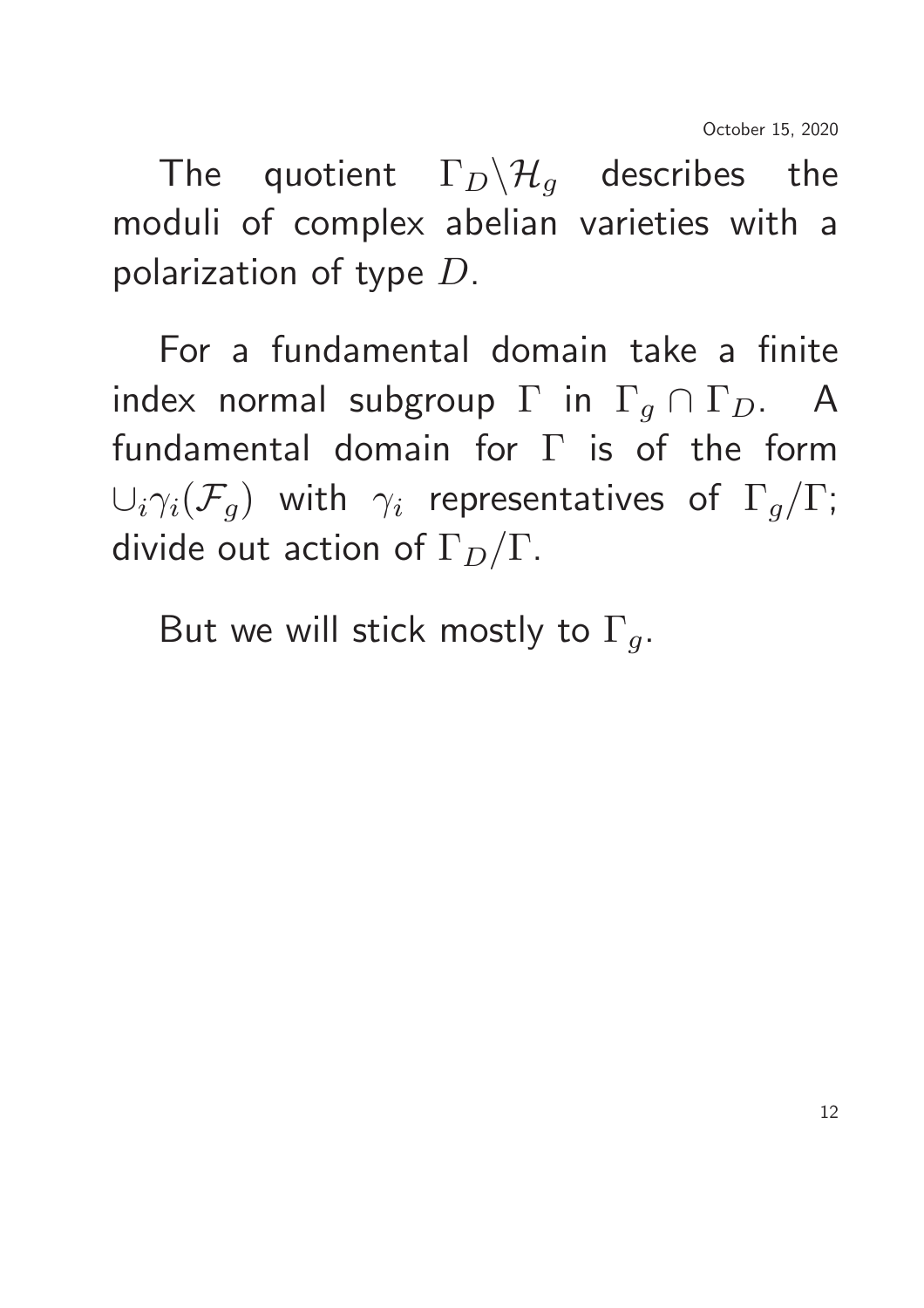# We let  $\mathbf{Z}^{2g}$  act on  $\mathcal{H}_g \times \mathbf{C}^g$  via

$$
(\tau, z) \mapsto (\tau, z + \tau m + n)
$$

where  $m, n$  are column vectors in  $\mathbf{Z}^{g}$ . We then let  $\Gamma_q$  act via

$$
(\tau, z) \mapsto (\gamma(\tau), (c\tau + d)^{\prime - 1} z)
$$

This gives an action of  $\Gamma_g \ltimes \mathbf{Z}^{2g}$ . The subgroup

$$
\Gamma_g[n]\ltimes {\mathbf Z}^{2g}
$$

acts freely on  $\mathcal{H}_g \times \mathbf{C}^g$  for  $n \geq 3$ . The quotient space

$$
\mathcal{X}_{g}[n] = \Gamma_{g}[n] \ltimes \mathbf{Z}^{2g} \backslash \mathcal{H}_{g} \times \mathbf{C}^{g}
$$

is a complex manifold and a family of complex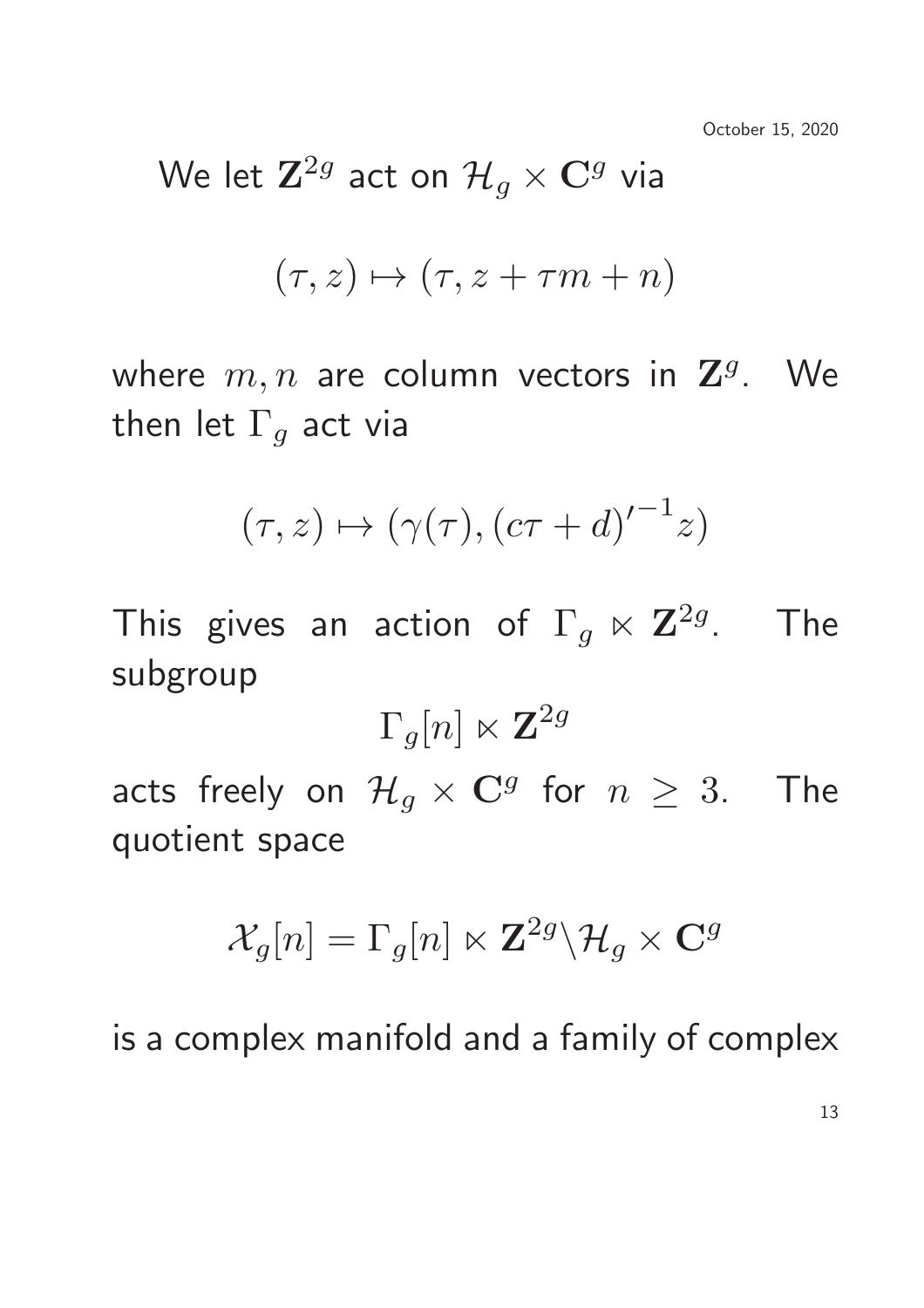abelian varieties of dimension  $q$  and

$$
\mathcal{X}_g = \Gamma_g \ltimes \mathbf{Z}^{2g} \backslash \mathcal{H}_g \times \mathbf{C}^g
$$

is an orbifold quotient of  $\mathcal{X}_q[n]$ .

The action of  $\Gamma_g$  on Lie, that is on  $\mathbf{C}^g$ , is by  $(c\tau+d)^{\prime-1}$ , hence by  $(c\tau+d)$  on the space of differentials.

Therefore we define an (orbifold) vector bundle

 $\Gamma_q \backslash \mathcal{H}_q \times \mathbf{C}^g$ 

using the action of  $(c\tau+d)^{\prime-1}$  or that of  $(c\tau + d)$ . The latter vector bundle is called the Hodge bundle

 $\mathbf{E}_q$ , a rank g orbifold vector bundle living over  $A_q = \Gamma_q \backslash \mathcal{H}_q$ . The fibre of  $\mathbf{E}_q$  over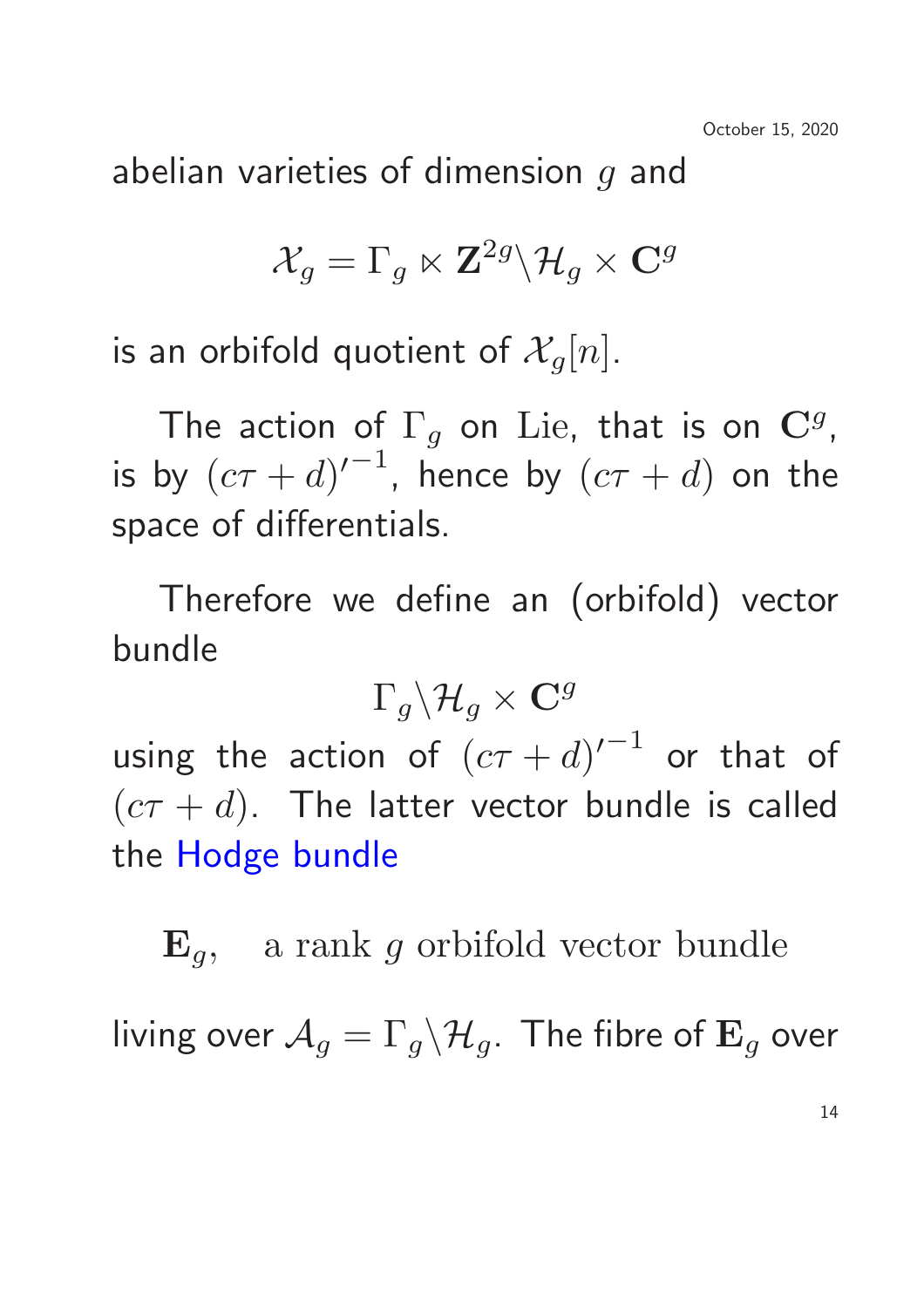$$
X_{\tau} \text{ is } H^0(X_{\tau}, \Omega^1).
$$

Using the orbifold map

$$
\pi: \mathcal{X}_{g} \to \mathcal{A}_{g}
$$

we have

$$
\mathbf{E}_g = \pi_* (\Omega^1_{\mathcal{X}_g/\mathcal{A}_g})\,.
$$

In level  $n \geq 3$  we have an actual bundle  $\mathbf{E}_g[n]$ on  $\mathcal{A}_g[n]$  via

$$
\pi: \mathcal{X}_g[n] \to \mathcal{A}_g[n]
$$

with

$$
\mathbf{E}_g[n] = \pi_*(\Omega^1_{\mathcal{X}_g[n]/\mathcal{A}_g[n]})
$$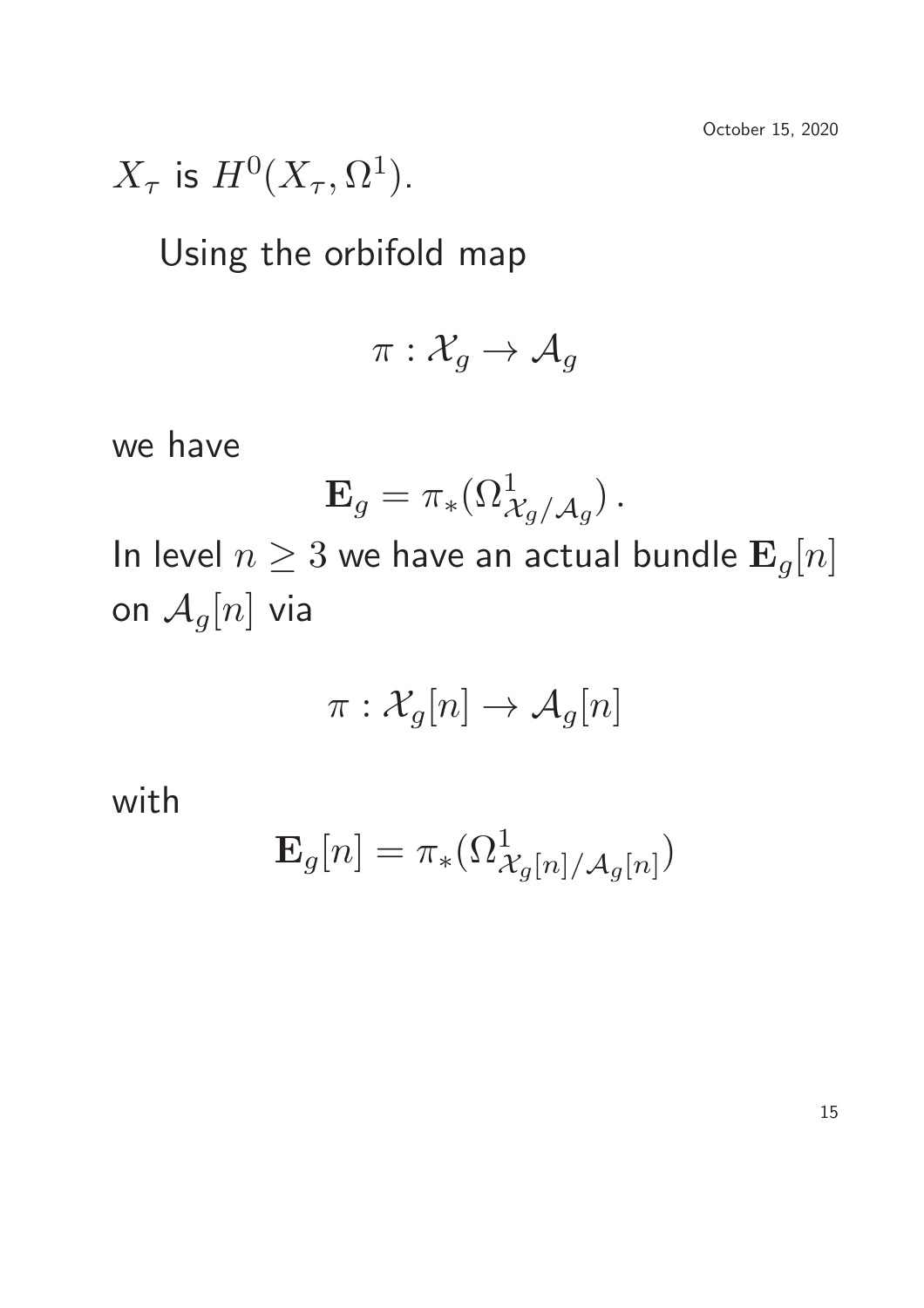### Invariant Metric

For  $g = 1$  we have the Poincaré metric

$$
\frac{dx^2 + dy^2}{y^2}, \quad \omega = \frac{1}{4\pi i} \frac{d\tau \wedge d\bar{\tau}}{y^2}
$$

This generalizes

$$
ds^2 = \text{Tr}(y^{-1}d\tau y^{-1}d\bar{\tau}) \quad \text{with } d\tau = (d\tau_{ij})
$$

This is a  $Sp(2g,{\bf R})$ -invariant metric.

**Lemma 3.** For  $\gamma \in \text{Sp}(2g, \mathbf{R})$ 

 $d(\gamma(\tau)) = (d'a - b'c)(c\tau + d)$  $, -1$  $d\tau (c\tau+d)^{-1}$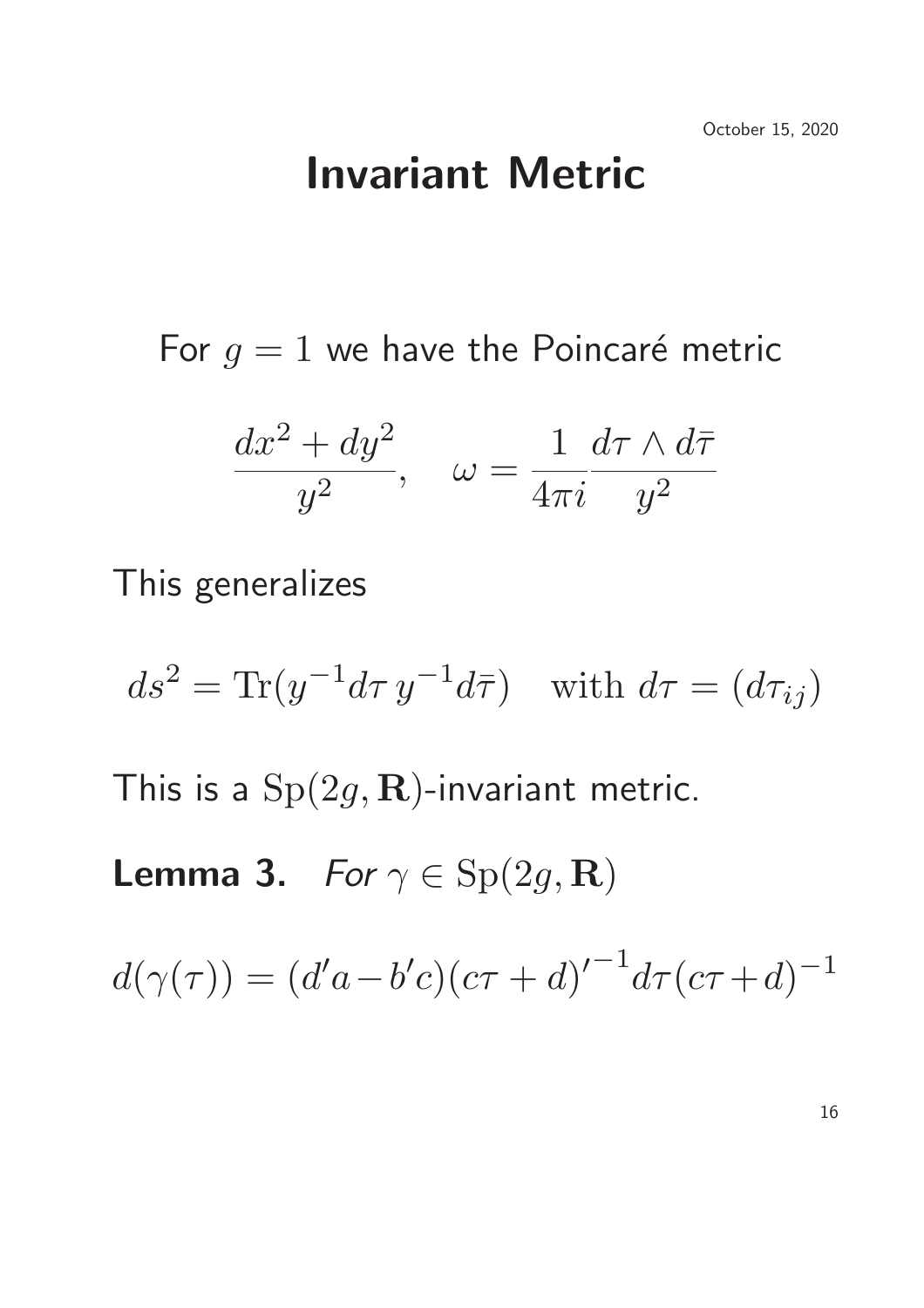Corollary 1.  $ds^2$  is  $Sp(2g,R)$ -invariant and positive.

Indeed,  $\Sigma = y^{-1} d\tau \, y^{-1} d\bar{\tau}$  changes to

$$
(c\tau + d)'^{-1}\Sigma(c\tau + d)'
$$

hence the trace Tr is invariant. We can check the positivity at  $\tau = i_q$ :

$$
\sum_{k} dx_{kk}^{2} + 2 \sum_{k < l} dx_{kl}^{2} + \sum_{k} dy_{kk}^{2} + 2 \sum_{k < l} dy_{kl}^{2}
$$

**Lemma 4.** Let  $S_q$  be the set of symmetric matrices of size g. The Jacobian of the map  $S_g \rightarrow S_g$ ,  $x \mapsto a'xa$  with  $a \in GL(g)$  has determinant  $\det(a)^{g+1}$ .

**Corollary 2.** For  $\gamma \in \text{Sp}(2g, \mathbf{R})$  we have

 $\det(\partial \gamma / \partial \tau) = \det(c\tau + d)^{-(g+1)}$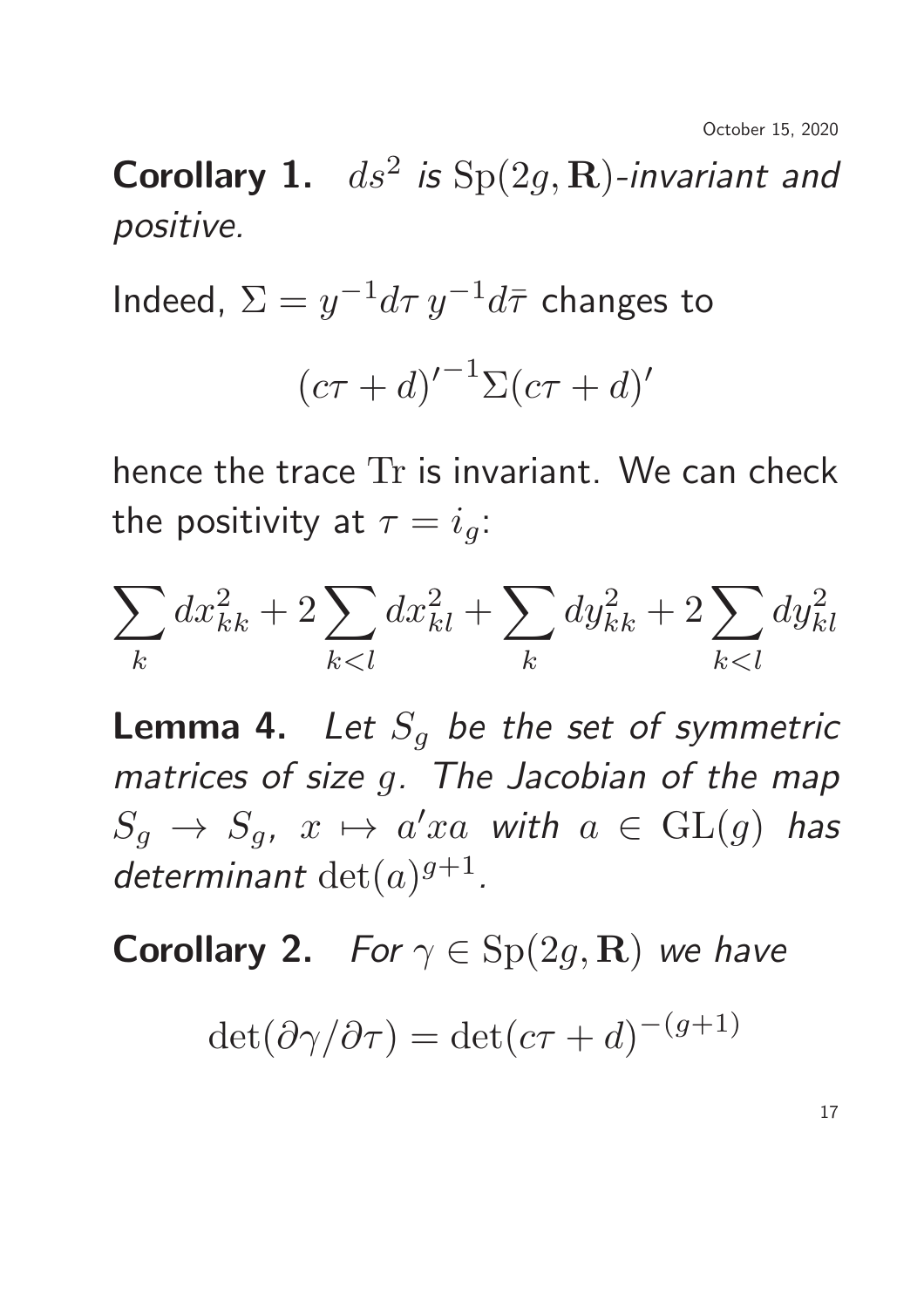Lemma 5. The cotangent (orbifold) bundle of  $\mathcal{A}_g$  is  $\text{Sym}^2(\mathbf{E}_g)$ .

Proof. We have

$$
(c\tau + d)'d\gamma(\tau)(c\tau + d) = d\tau
$$

So the action is as on symmetric matrices of size  $g$ . Q.e.d.

For  $n \geq 3$  we have

$$
\Omega^1_{\mathcal{A}_g[n]} = \text{Sym}^2(\mathbf{E}_g[n])\,.
$$

Differential geometry tells us that we can normalize the invariant volume form  $\omega_q$  such that for torsion free  $\Gamma \subset \Gamma_q$  the integral

$$
\int_{\Gamma\backslash \mathcal{H}_g}\omega_g
$$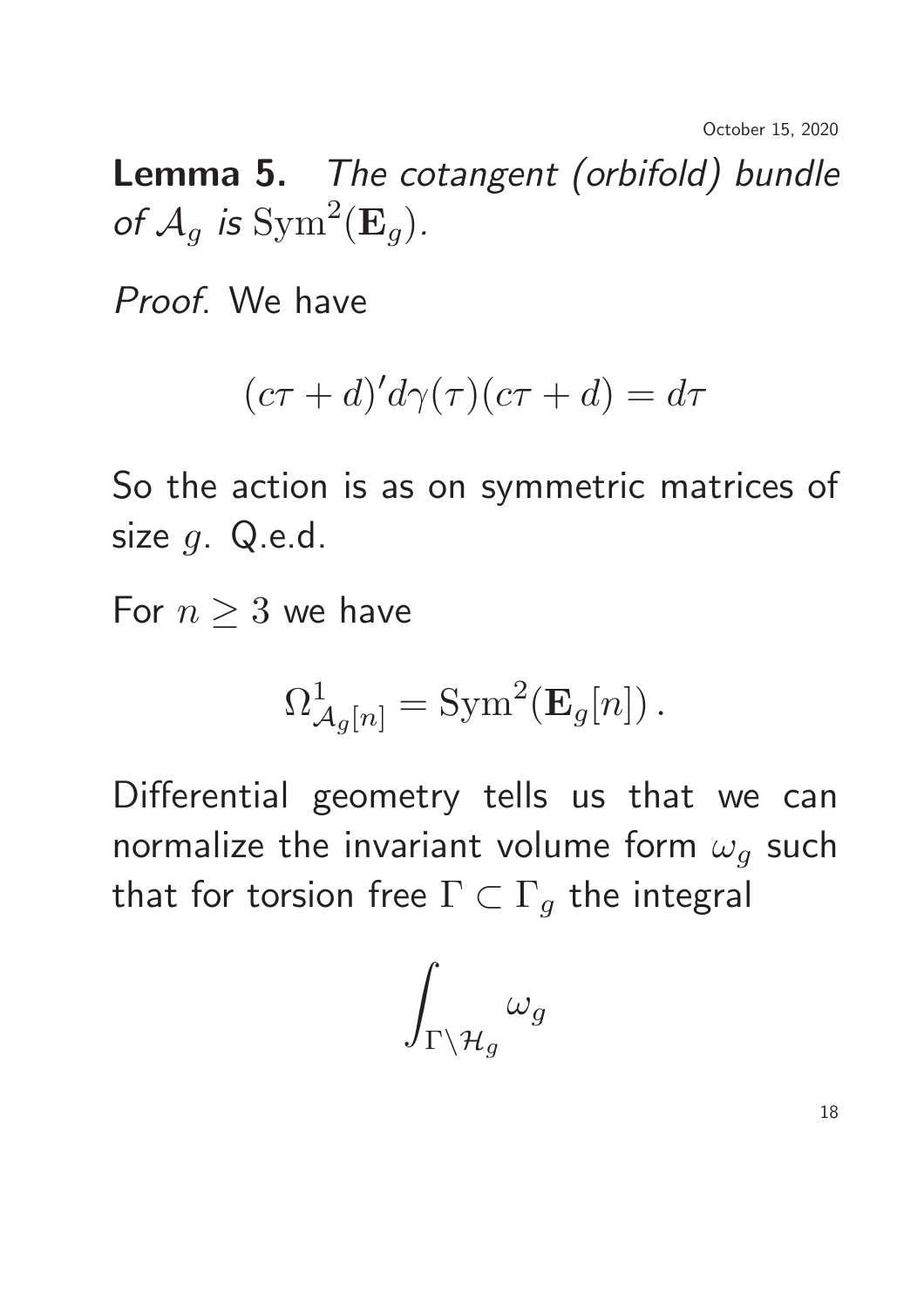gives the Euler number of  $\Gamma \backslash \mathcal{H}_g$ .

A priori only for  $\Gamma$  with compact quotient, but by a theorem of Harder for all  $\Gamma$  that are discrete and torsion-free.

Siegel calculated the volume of  $\mathcal{F}_q$ , the fundamental domain for  $\Gamma_g$ :

$$
\text{vol}(\Gamma_g \backslash \mathcal{H}_g) = \zeta(-1)\zeta(-3)\cdots\zeta(1-2g)
$$

with  $\zeta(s)$  the Riemann zeta function.

Recall that

$$
\zeta(1-2n)=-\frac{B_{2n}}{2n}.
$$

Some values:

$$
\zeta(-1) = -\frac{1}{12},
$$
  

$$
\zeta(-3) = \frac{1}{120}, \quad \zeta(-5) = -\frac{1}{252}
$$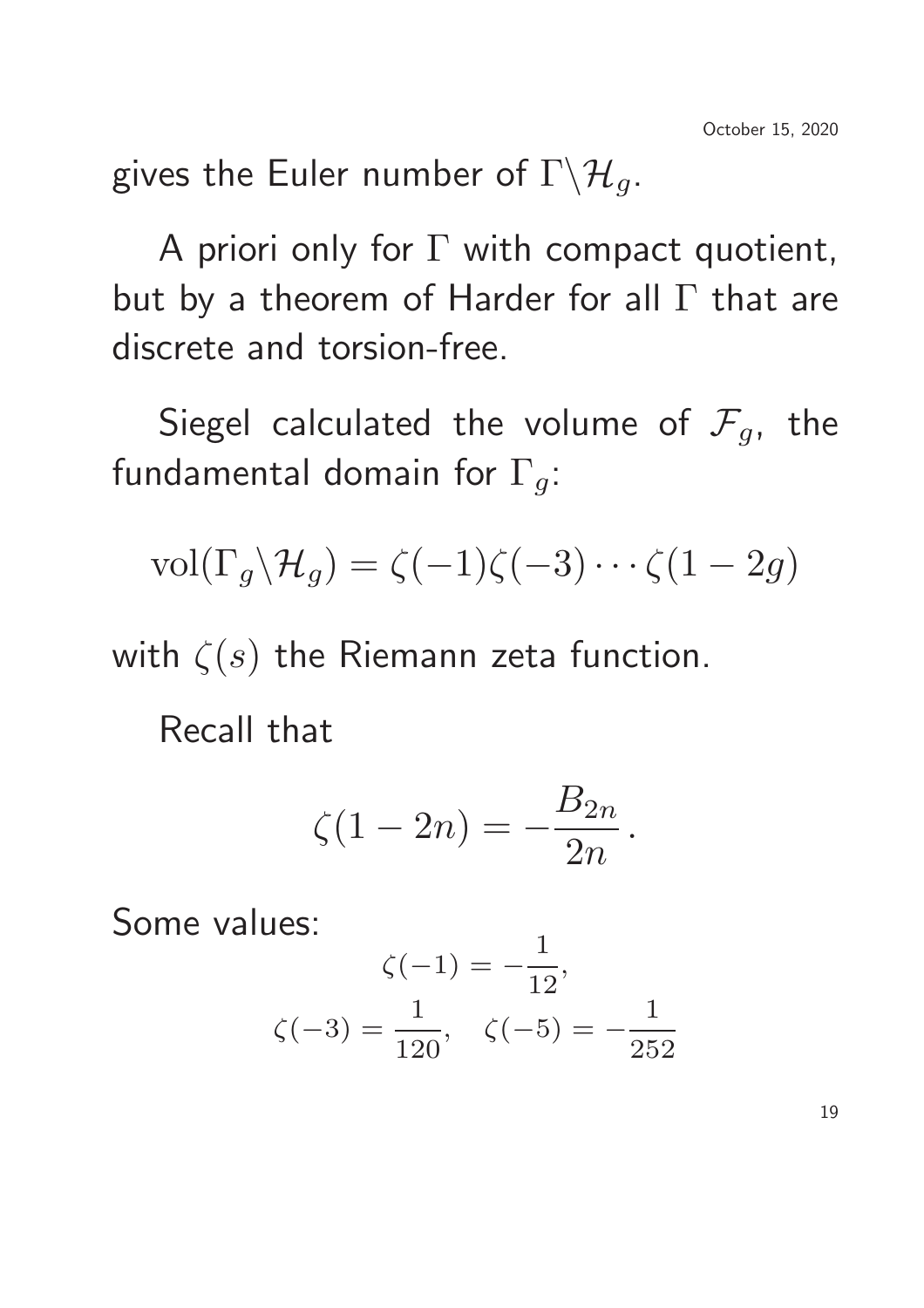| $\overline{g}$ | $vol(\Gamma_q \backslash H_q)$           |
|----------------|------------------------------------------|
|                | $-1/12$                                  |
| $\overline{2}$ | $-1/1440$                                |
| 3              | 1/362880                                 |
| $\overline{4}$ | 1/87091200                               |
| $\overline{5}$ | $-1/11496038400$                         |
| 6              | $-691/376610217984000$                   |
| 7              | 691/4519322615808000                     |
| 8              | 2499347/36877672544993280000             |
| 9              | $-109638854849/529710888436283473920000$ |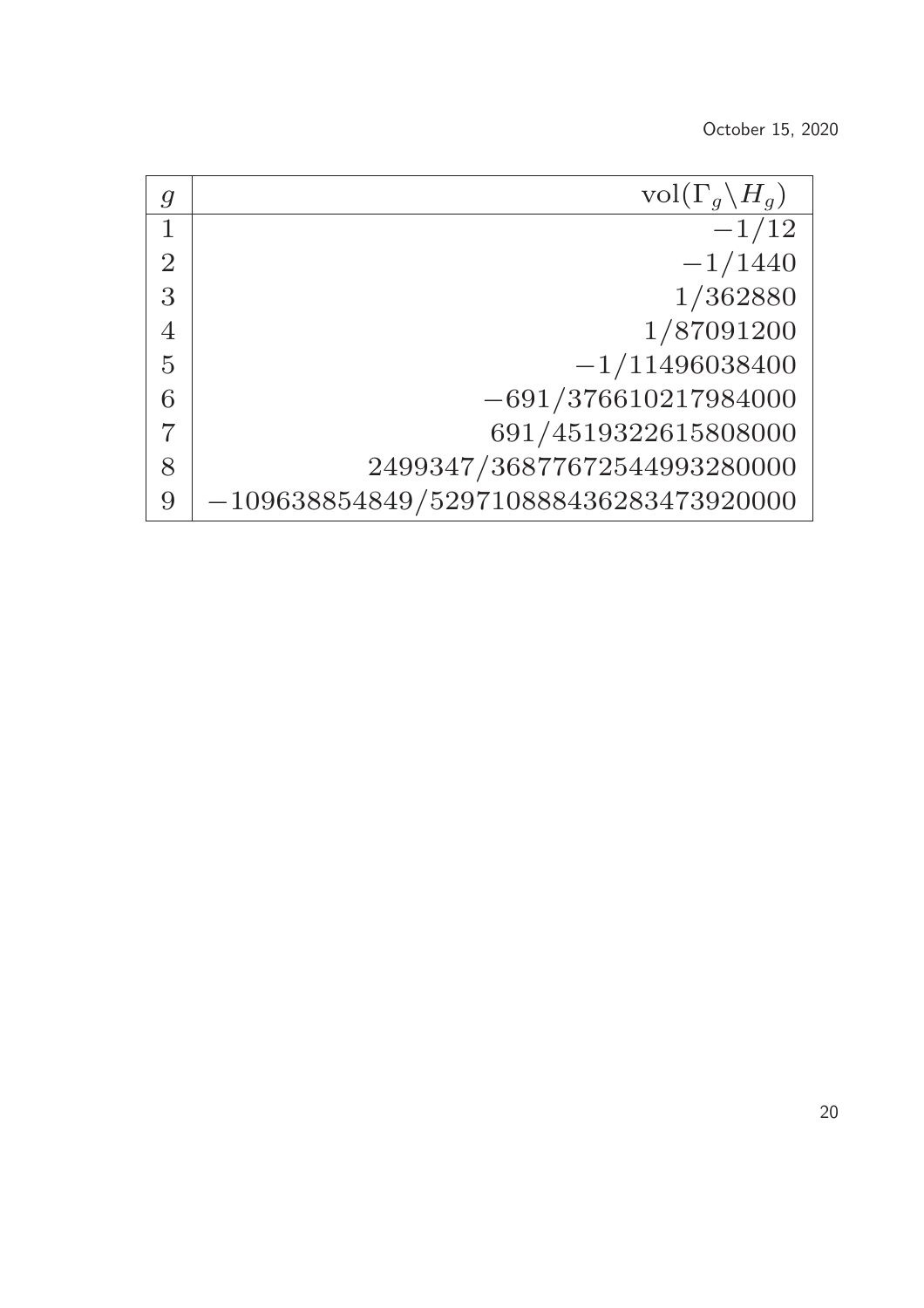But  $\Gamma_g$  is not without torsion, so  $e(\Gamma_a \backslash \mathcal{H}_a) \neq \text{vol}(\Gamma_a \backslash \mathcal{H}_a)$ e.g. for  $g = 1$  $e(\Gamma_1\backslash\mathcal{H}_1)=1=2\zeta(-1)+\frac{1}{2}$ 2  $+$ 2 3 We note for  $g = 1, 2, 3$ :  $vol(\Gamma_a[2]\backslash\mathcal{H}_a) = [-1/2, -1/2, 4]$ 

and

$$
\text{vol}(\Gamma_g[3]\backslash\mathcal{H}_g)=[-2,-36,25272]
$$

For example

 $e(\overline{\Gamma_1[3]\setminus\mathcal{H}_1}) = e(\Gamma_1[3]\setminus\mathcal{H}_1) + 4 = 2$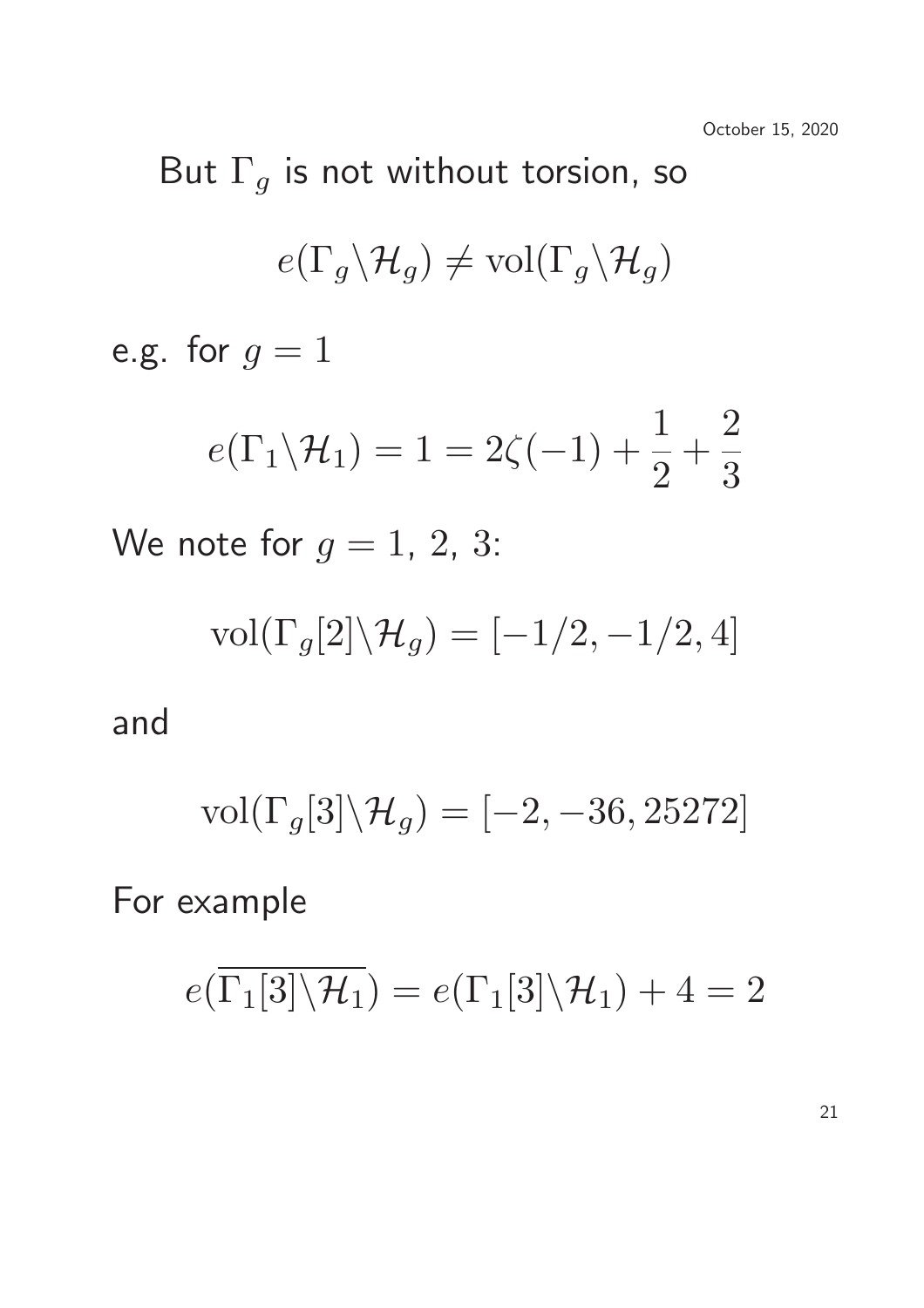#### Modular Forms

A holomorphic  $f: \mathcal{H}_q \to \mathbf{C}$  such that

 $f((a\tau+b)(c\tau+d)^{-1}) = \det(c\tau+d)^k f(\tau)$ 

for all  $\gamma \in \Gamma_q$  is called a (scalar-valued) Siegel modular form of weight k for  $g \geq 2$ . For  $g = 1$  we have to ask for holomorphicity at  $\infty$ :  $f = \sum_{n \geq 0} a(n)q^n$ .

More generally, consider a complex representation of finite dimension

$$
\rho: \operatorname{GL}(g,\mathbf{C}) \to \operatorname{GL}(W)
$$

Look at holomorphic  $f : \mathcal{H}_q \to W$  such that

$$
f((a\tau + b)(c\tau + d)^{-1}) = \rho(c\tau + d)f(\tau)
$$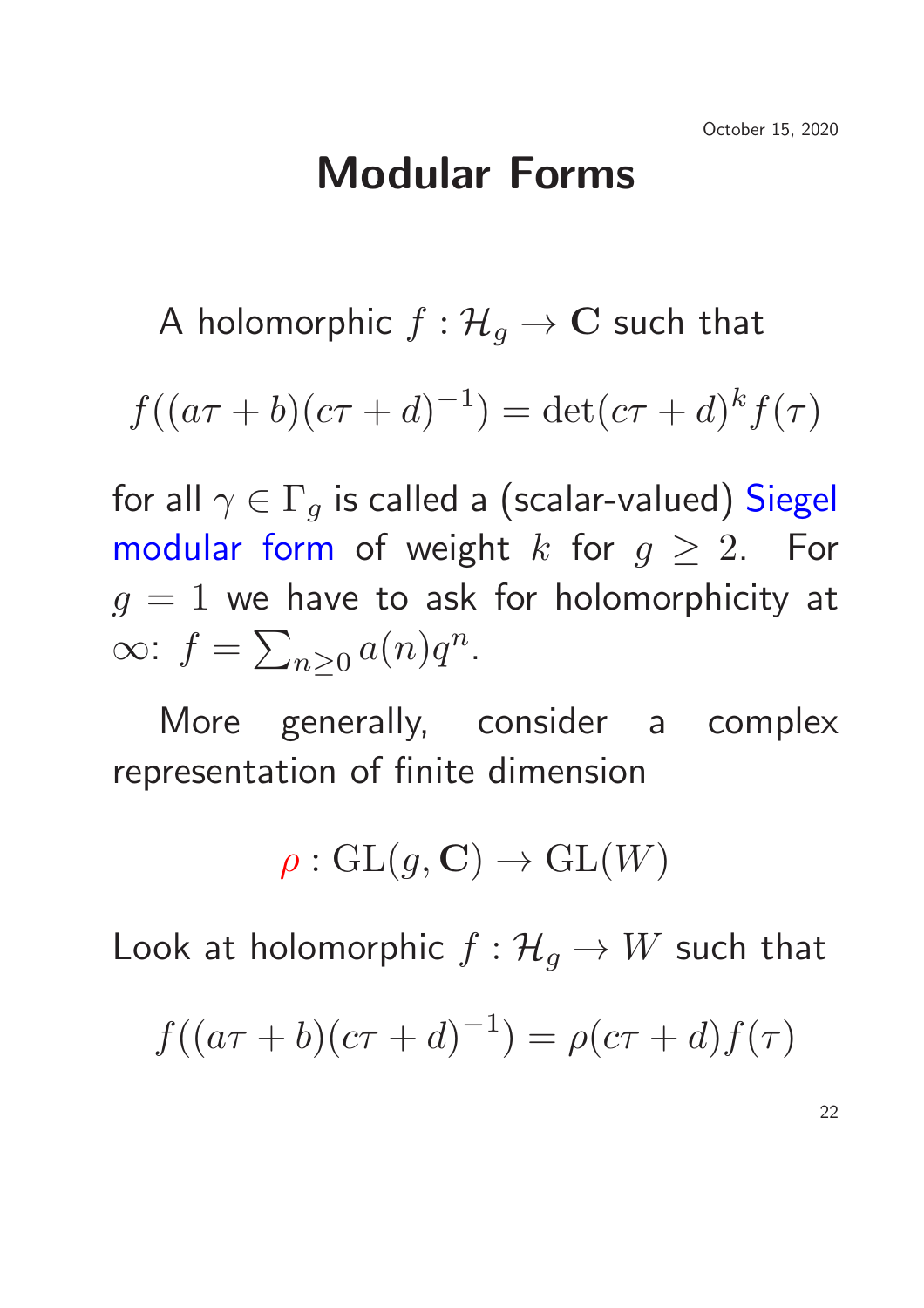for all  $\gamma \in \Gamma_q$   $(g \geq 2)$ .

We get a vector space  $M_k(\Gamma_q)$  and  $M_{\rho}(\Gamma_q)$ .

The functional equation implies

 $f(\tau + s) = f(\tau)$   $\forall$  symmetric integral s

A half-integral matrix (of size  $q$ ) is a symmetric  $g \times g$  matrix n such that  $2n$  is integral and even on the diagonal.

Such a  $n$  defines a linear form

$$
\text{Tr}(n\tau) = \sum_{i=1}^{g} n_{ii}\tau_{ii} + 2\sum_{i < j} n_{ij}\tau_{ij}
$$

with *integral* coefficients. Every such linear form in the  $\tau_{ij}$  with Z-coefficients is of this form.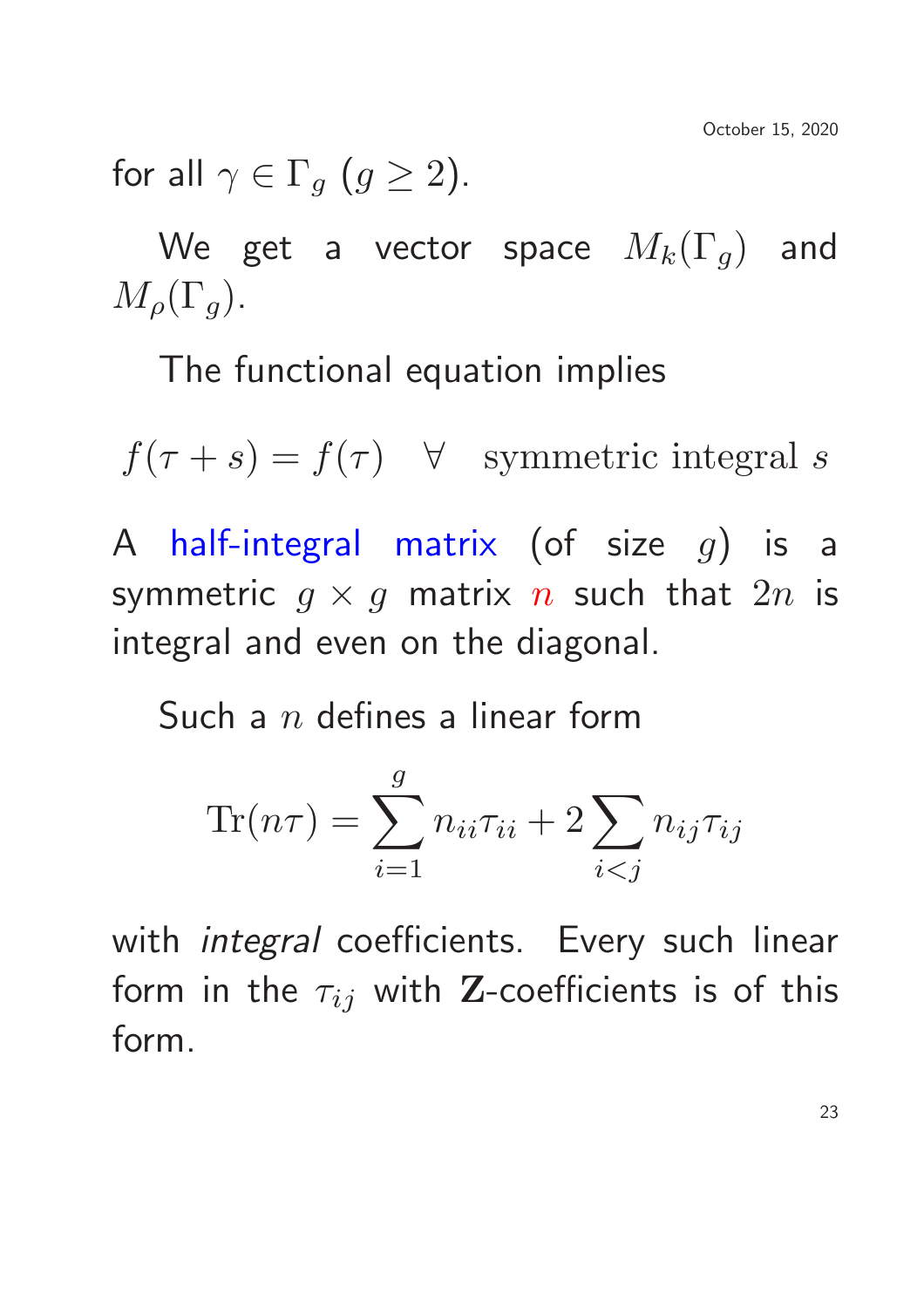Because of  $f(\tau + s) = f(\tau)$  for symmetric integral s an element  $f \in M_\rho(\Gamma_q)$  admits a Fourier expansion

$$
f = \sum_{n} a(n)e^{2\pi i \text{Tr}(n\tau)}
$$

with  $a(n) \in W$  and n running through the half-integral matrices. We have

$$
a(n) = \int_{x \bmod 1} f(\tau) e^{-2\pi i \text{Tr}(n\tau)} dx
$$

with the integral over the  $x$ -coordinates  $|x_{ij}| \leq 1/2$  and  $dx$  the usual Euclidean volume. We put

$$
q^n = e^{2\pi i \text{Tr}(n\tau)}
$$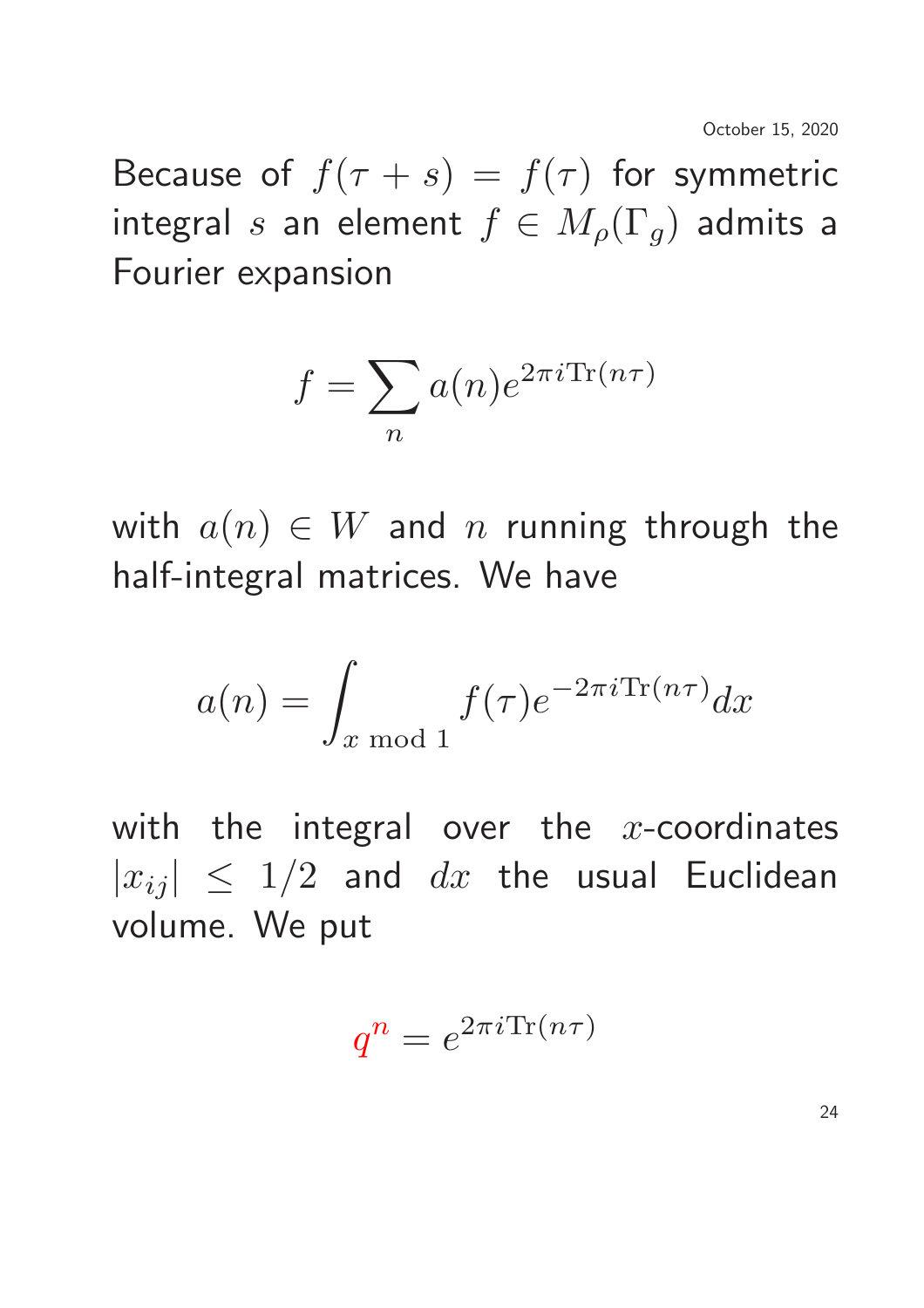and write

$$
f = \sum_{n} a(n)q^n
$$

summing over half-integral  $n$ .

We may restrict to irreducible representations  $\rho$  of  $GL(g, \mathbb{C})$ . These correspond 1-1 to gtuples of integers

$$
\lambda = (\lambda_1 \geq \lambda_2 \geq \cdots \geq \lambda_g)
$$

with  $\lambda_i \in \mathbf{Z}$ . Such an irreducible representation contains a 1-dim subspace on which  $diag(a_1, \ldots, a_q)$  acts by multiplication by

$$
\prod_{i=1}^{g} a_i^{\lambda_i}
$$

The  $\lambda$  are called the highest weight.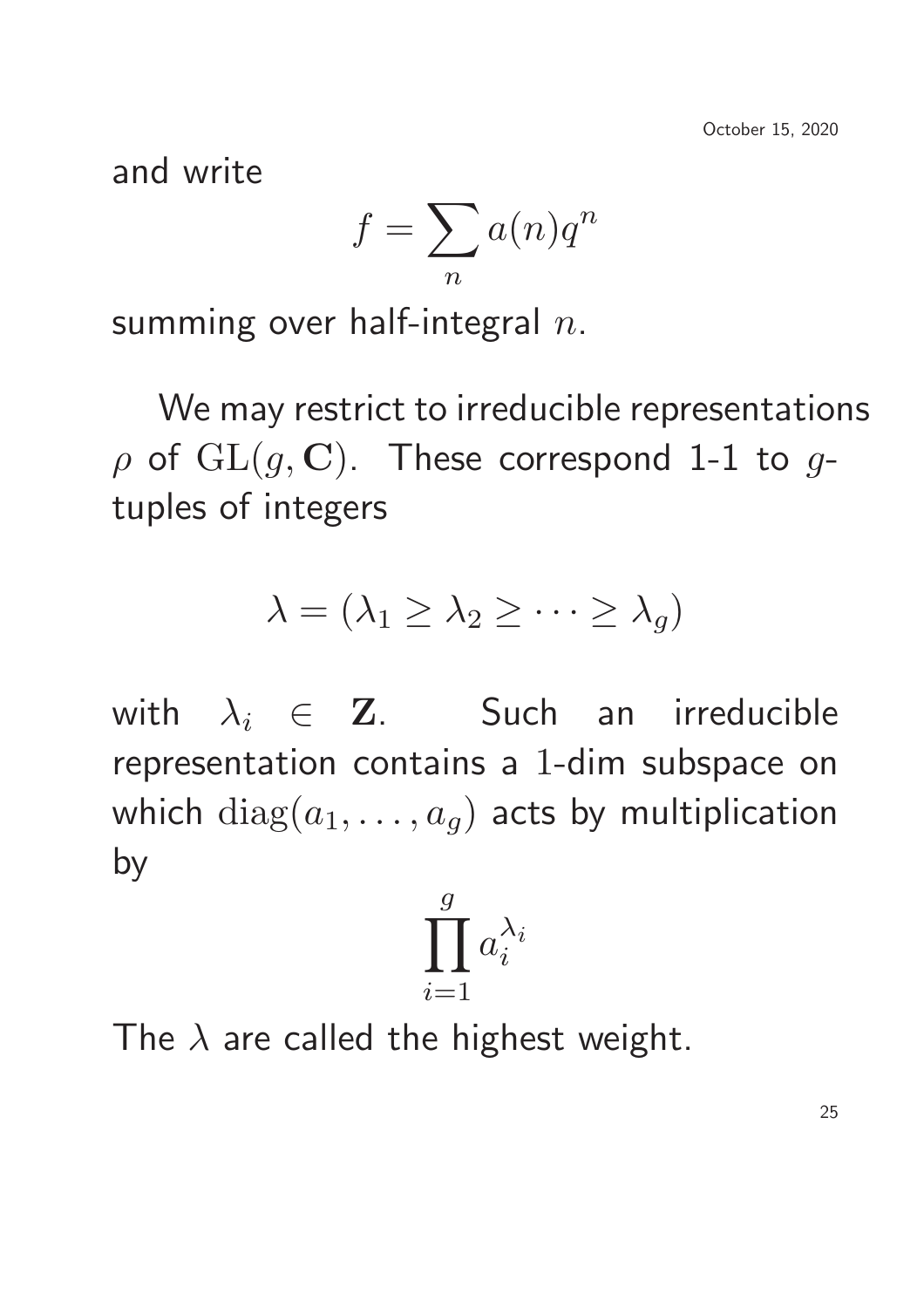The standard representation corresponds to  $(1, 0, \ldots, 0)$  and the determinant to  $(1, \ldots, 1).$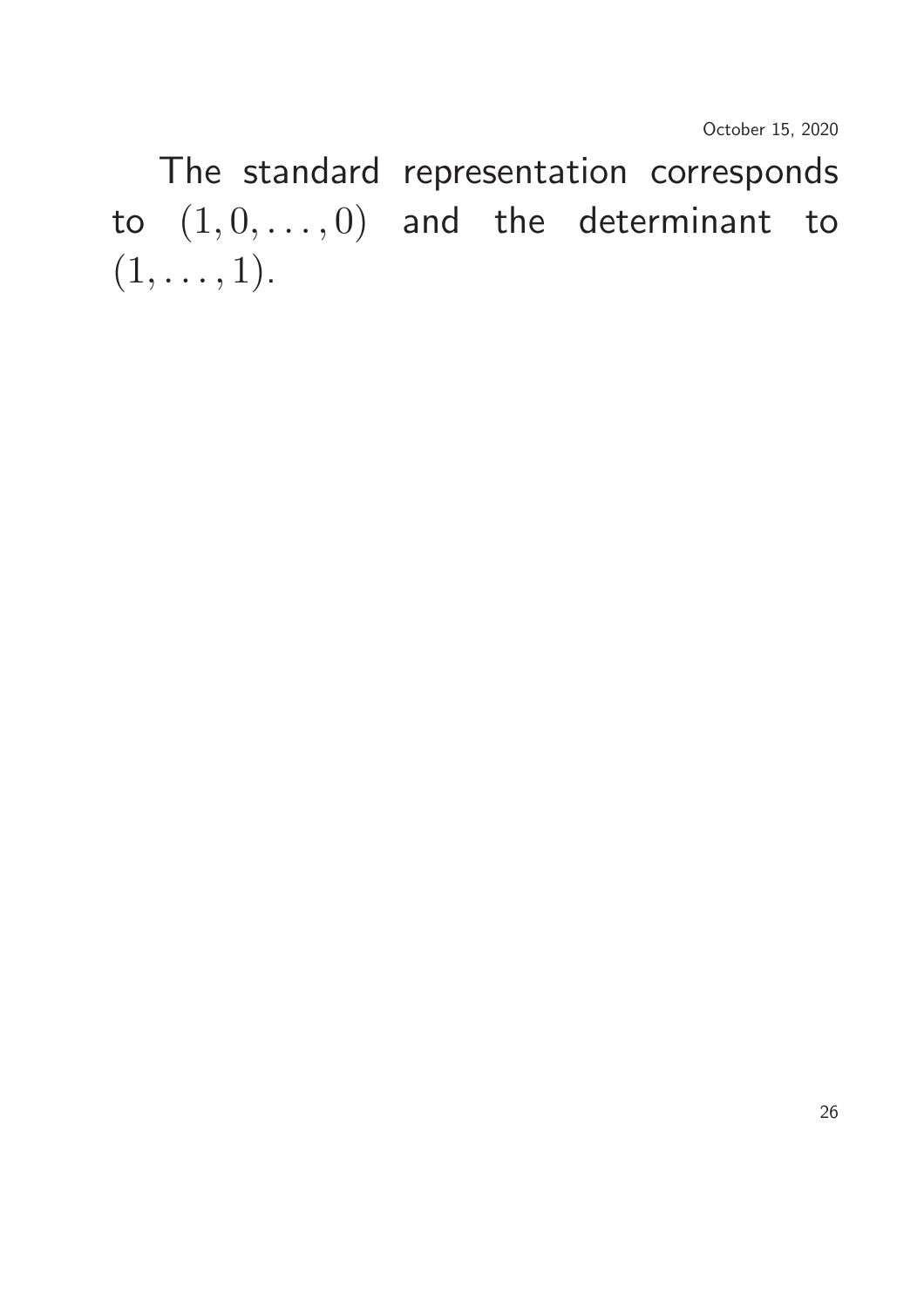**Lemma 6.** For  $f = \sum_n a(n)q^n \in M_\rho(\Gamma_g)$ we have

$$
a(u'nu) = \rho(u')a(n) \quad \forall u \in GL(g, \mathbf{Z})
$$

*Proof.* Use  $\gamma = (u, 0; 0, u'^{-1}) \in \Gamma_g$ .

$$
a(u'nu) = \int_{x \bmod 1} f(\tau) e^{-2\pi i \text{Tr}(u'nu\tau)} dx
$$

Using  $f(u\tau u') = \rho(u')^{-1}f(\tau)$  this gives

$$
\rho(u') \int f(u\tau u') e^{-2\pi i \text{Tr}(u'nu\tau)} dx
$$

and using  $\text{Tr}(u'nu\tau) = \text{Tr}(nu\tau u')$  we get with  $\sigma = u \tau u'$ 

$$
\rho(u') \int_{x \bmod 1} f(\sigma) e^{-2\pi i \text{Tr}(n\sigma)} dx
$$

Q.e.d.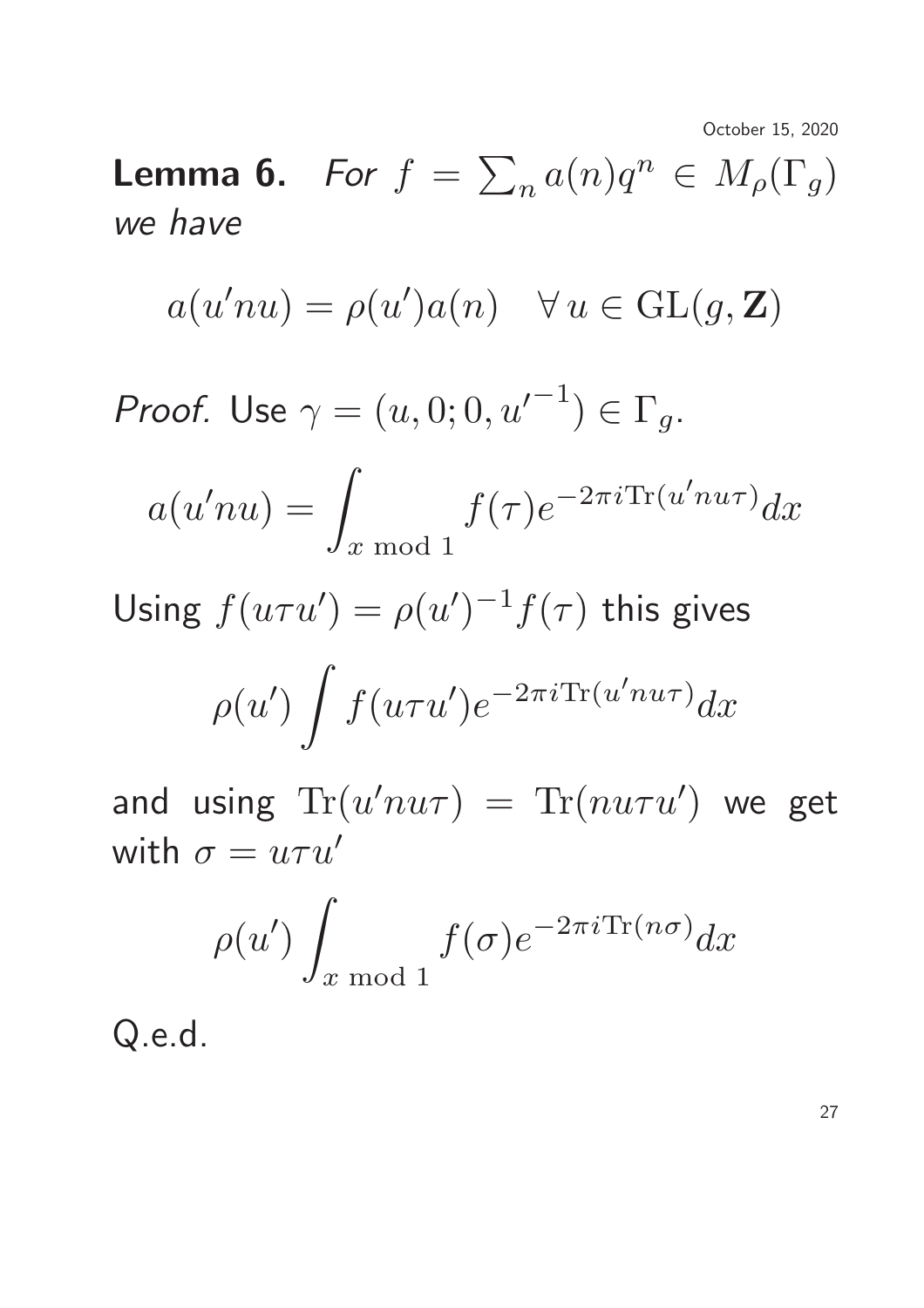# Koecher Principle

**Theorem 1.** Let  $f = \sum_n a(n)q^n$  in  $M_{\rho}(\Gamma_q)$ . Then  $a(n) = 0$  if n is not positive semi-definite.

*Proof.* For  $q = 1$  this is part of the definition, so assume  $g \geq 2$ . Now f converges absolutely on  $\mathcal{H}_q$ . We look at  $\tau = i_q$ . Then

$$
f(i_g) = \sum_n a(n)e^{-2\pi \text{Tr}(n)}
$$

There exists a constant  $A \in \mathbf{R}_{>0}$  such that  $\forall n$  we have

$$
|a(n)| \le A e^{2\pi \text{Tr}(n)}
$$

where  $||$  refers to a norm on  $W$ .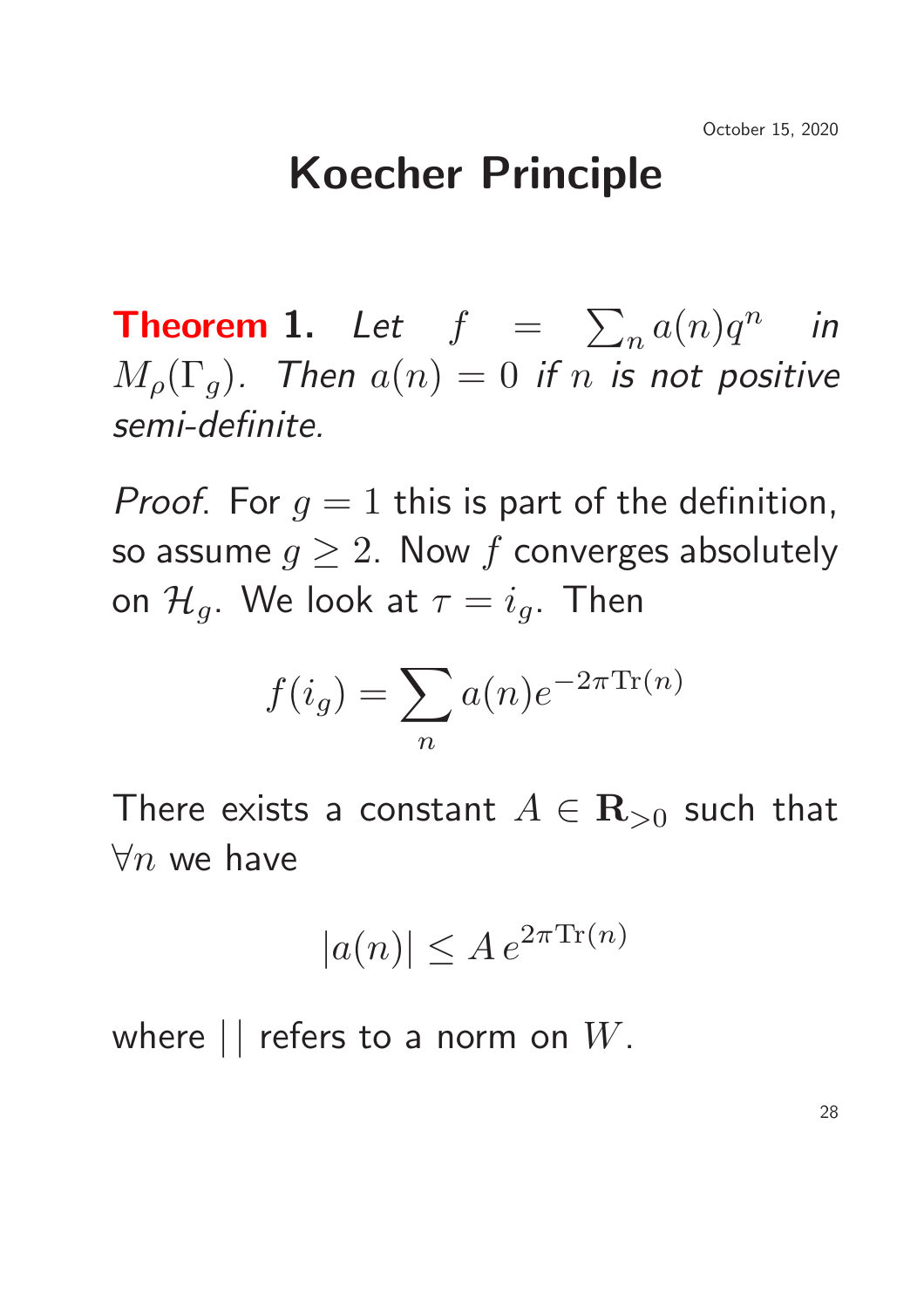Suppose that  $n$  is not positive semidefinite. Then  $\exists \xi \in \mathbf{Z}^g$  with  $\xi'n\xi < 0$ . We may assume  $\xi$  is primitive. Complete  $\xi$  to a unimodular matrix  $u$  and replace  $n$  by  $u'nu$ . Recall  $a('unu) = \rho(u')a(n)$ . Then we may assume  $n_{11} < 0$ . Consider

$$
v = \begin{pmatrix} 1 & m & & & \\ 0 & 1 & & & \\ & & & 1_{g-2} & \end{pmatrix}
$$

Then  $|a(n)| = |\rho(v')^{-1}| |a(v'nv)|$ .

But  $|\rho(v')^{-1}|$  is polynomial in  $m$  and

$$
|a(v'nv)| \le A e^{2\pi \text{Tr}(v'nv)}
$$

We have

$$
\text{Tr}(v'nv) = \text{Tr}(n) + n_{11}m^2 + 2n_{12}m
$$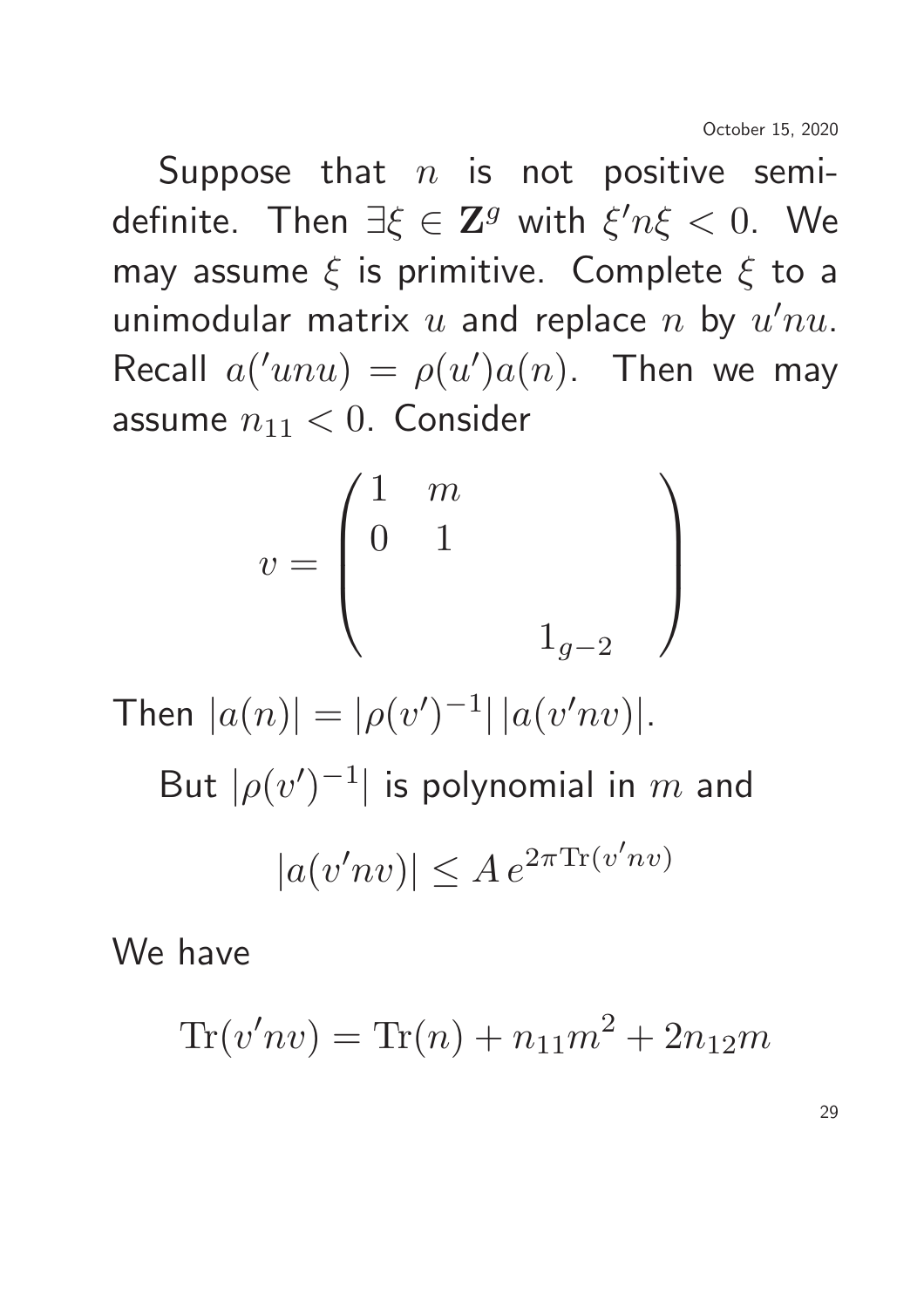.

with  $n_{11} < 0$ . Let  $m \to \infty$ . We get  $|a(n)| =$ 0. Q.e.d.

We thus get for  $f \in M_\rho(\Gamma_q)$ 

$$
f = \sum_{n \geq 0} a(n) q^n.
$$

**Observe** 

$$
|a(n)||e^{2\pi i \text{Tr}(n\tau)}| = |a(n)|e^{-2\pi \text{Tr}(ny)}
$$

**Lemma 7.** Let  $f \in M_\rho(\Gamma_q)$ . Then each coordinate of  $f$  is bounded on any subset

$$
\{\tau \in \mathcal{H}_g : \text{Im}(\tau) > c \cdot 1_g\}
$$

with  $c \in \mathbf{R}_{>0}$ .

Indeed, majorize uniformly by the value at  $c \cdot i_q$ .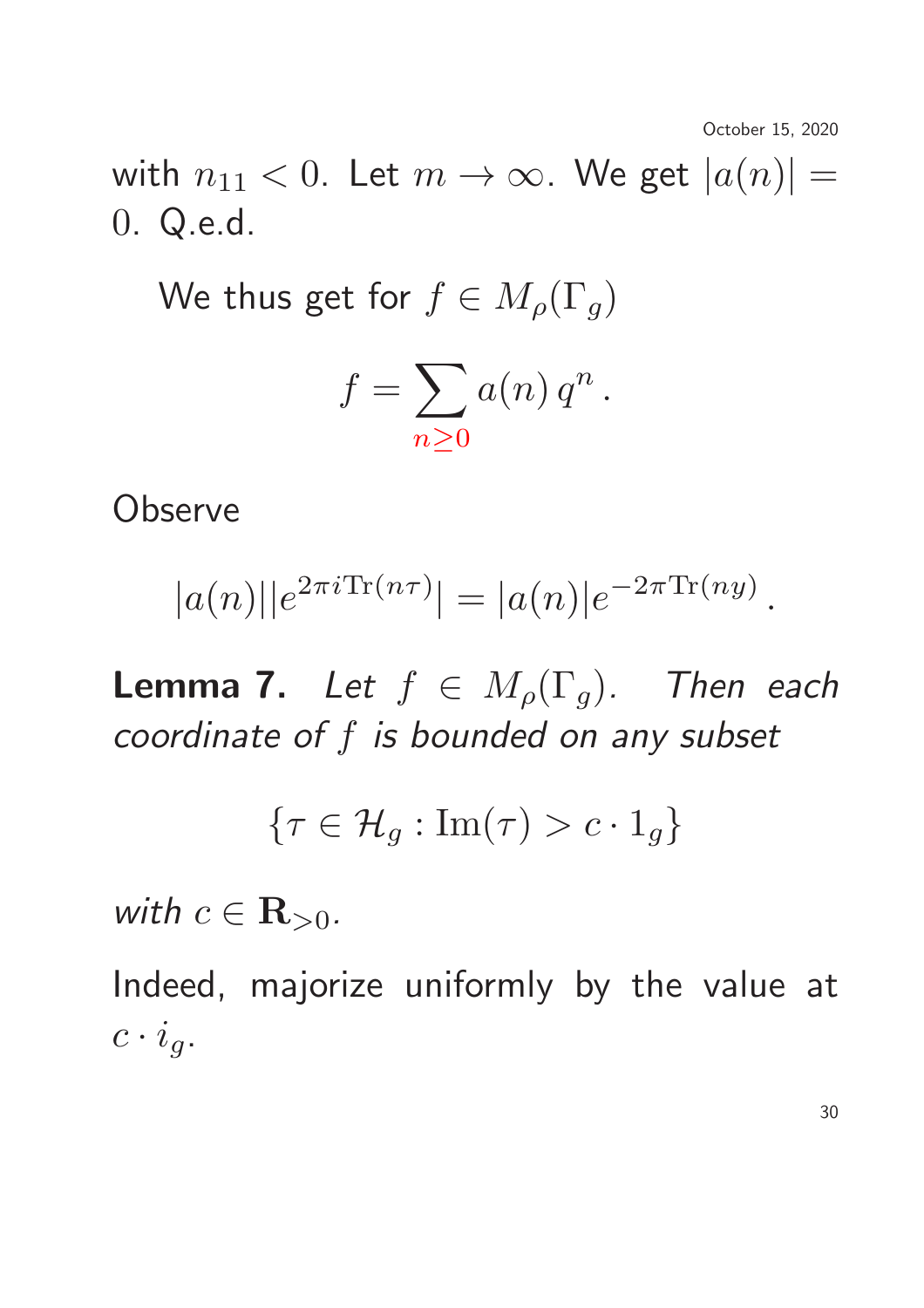**Proposition 2.**  $M_k(\Gamma_g) = (0)$  for  $k < 0$ . Moreover,  $M_0(\Gamma_q) = \mathbf{C}$ .

*Proof.* The function  $h = \det(y)^{k/2} |f(\tau)|$  is  $\Gamma_g$ -invariant. The fundamental domain  $F_g$  is contained in

$$
\{\tau \in \mathcal{H}_g : \text{Im}(\tau) > c \cdot 1_g\}
$$

for some  $c>0.$  If  $k< 0$  then  $\det(y)^{k/2}$  is bounded on  $F_q$ , and  $|f(\tau)|$  is also bounded, so h is bounded on  $F_q$ , hence on all of  $\mathcal{H}_q$ . So  $\exists A$ 

$$
|f(\tau)| \le A \det(y)^{-k/2}
$$

We have

$$
a(n)e^{-2\pi \text{Tr}(ny)} = \int_{x \bmod 1} f(\tau)e^{-2\pi i \text{Tr}(nx)} dx
$$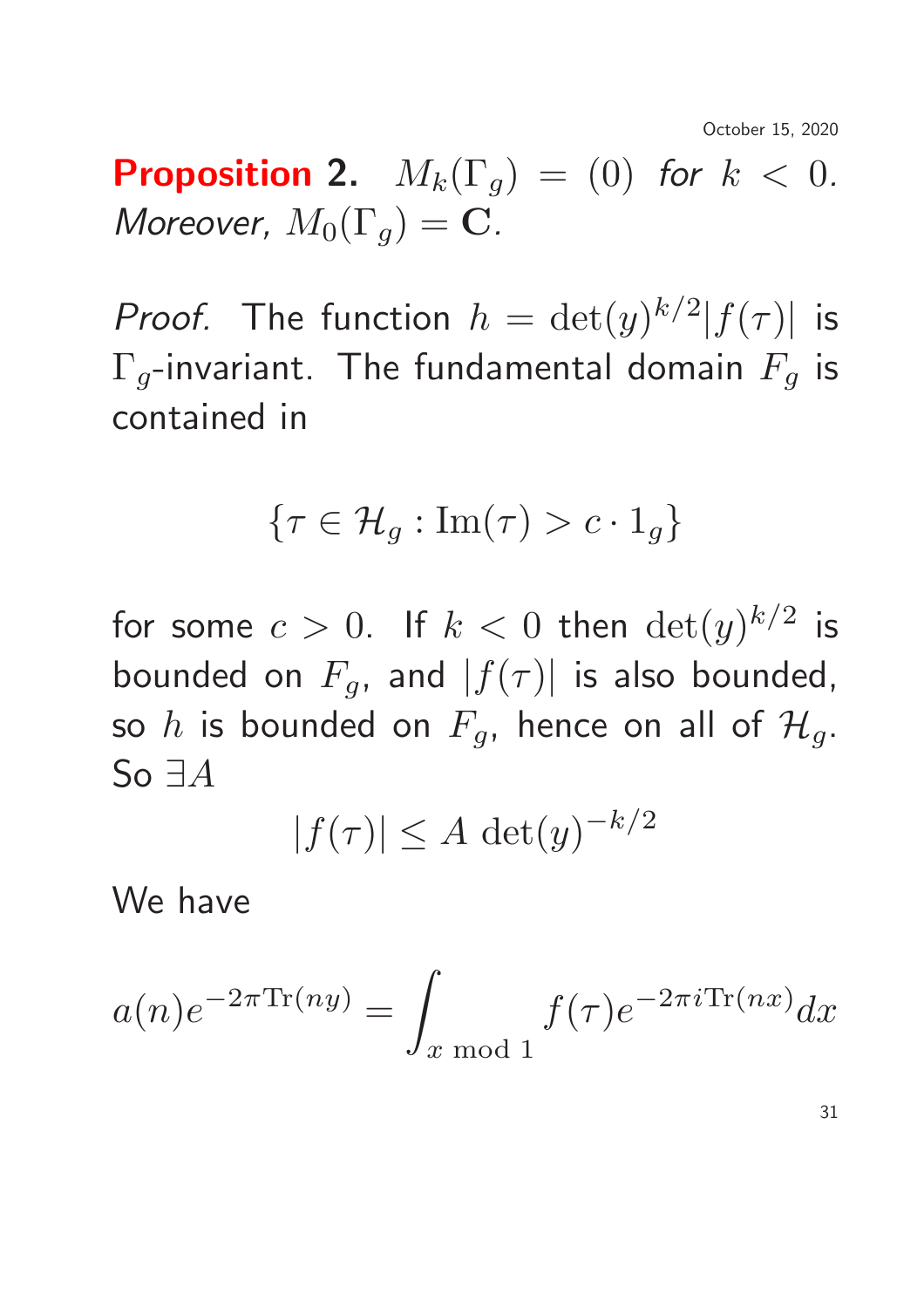and this gives a bound for  $|a(n)|$ :

$$
|a(n)|e^{-2\pi \text{Tr}(ny)} \le \max_{x \bmod 1} |f(x+iy)|
$$

$$
\leq A \det(y)^{-k/2}
$$

Now let  $y \to 0$  and get  $a(n) = 0$ .

For  $k = 0$  we see that  $|f(\tau)|$  is bounded on  $\{\tau \in \mathcal{H}_q : y > c 1_q\}$  for  $c > 0$ . This implies that  $f$  is bounded on  $F_g$ , hence everywhere. But then  $f$  is constant by the maximum principle. Q.e.d.